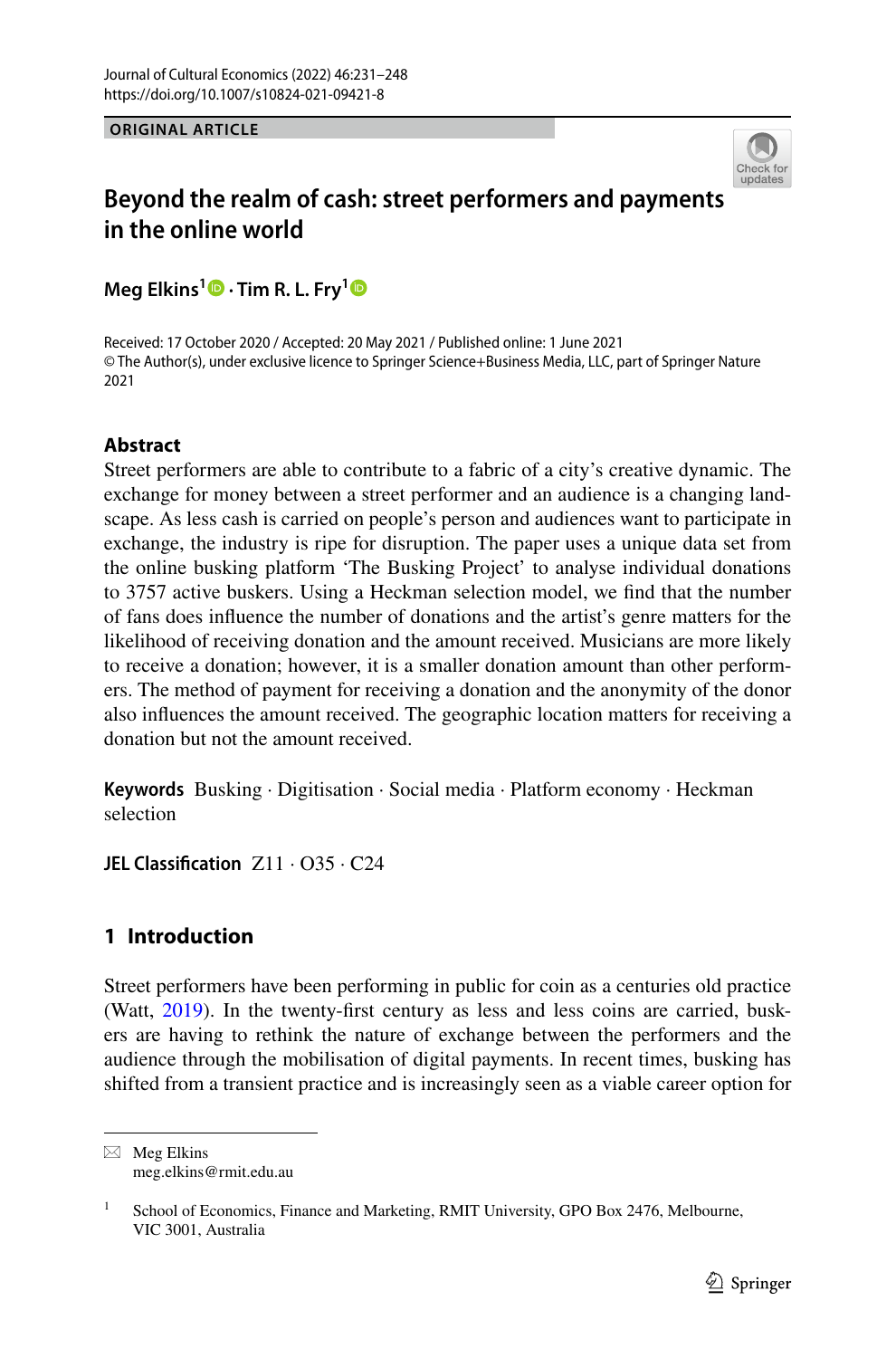musicians and performers willing to travel with their craft (Ho  $\&$  Au,  $2018$ ; Kaul, [2019](#page-16-0); Watt, [2020](#page-17-1)). We explore how buskers are transitioning away from the use of cash as a form of an exchange towards generating income on digital platforms.

This paper makes a distinct and unique contribution to the cultural crowdfunding literature see (Åstebro, [2017](#page-15-1); Chan et al. [2018;](#page-15-2) Mendes-Da-Silva et al., [2016;](#page-16-1) Mollick, [2014;](#page-16-2) Regner, [2021](#page-16-3)**)** by focusing on street performers who often exist on the cultural fringes and are rarely explored in the creative and cultural industry (CCI) area of research. The study examines the factors that infuence the likelihood of digital payments to increase their online earnings and create more sustainable careers. The research investigates the artist's genre (musician, circus performer, theatre performer, or unclassifed artist), online platform characteristics, regions, and the digital payments methods being used for income creation. By exploiting a unique dataset of street performers seeking online donations (or tips as they are known in busking), we can predict the characteristics of performers who have a higher probability of receiving donations and further predict the characteristics of those more likely to attract higher donations.

There are two signifcant reasons for the change which is professionalising busking as a legitimate creative occupation. Firstly, it is widely acknowledged that street performers can increase the vitality of space in some regions (Bennett & Rogers, [2014](#page-15-3); Doughty & Lagerqvist, [2016;](#page-15-4) Simpson, [2011\)](#page-17-2). Secondly, the shrinking markets for musicians and performers with the rise of streaming services with small amounts of income derived from those sources due to licencing agreements has reduced access to income from cultural consumers has forced musicians to fnd entrepreneurial ways to secure creative income (Peukert, [2019\)](#page-16-4). Street performance ofers a commercial performance opportunity for emerging and established artists; it can be good for business and cultural creation in the role it serves as a testing ground for the arts industry (Ho & Au, [2018](#page-15-0); Leslie & Rantisi, [2011\)](#page-16-5). A clear example of this is the internationally renowned circus production company of Cirque du Soliel that emerged from the street performers in Quebec (Leslie & Rantisi, [2011](#page-16-5)).

For creative industries, using digital platforms as a method to create income is becoming the new normal. (Regner, [2021](#page-16-3); Tosatto et al., [2019](#page-17-3)). As the digital age emerges, consumers are carrying less cash and opting digital transactions as their preferred option and the technology is now available to facilitate these types of transactions. The impact of COVID-19 has changed our relationship to cash with many consumers and producers preferring to deal with contactless transactions (Auer et al, [2020](#page-15-5)) and artists are looking to alternate ways to fund their livelihoods (Sheluchin, [2020](#page-16-6)). Furthermore, the rise of platforms as a means and mechanism in the creative industry are privately generated platform-based 'ecosystems', companies which fundamentally 'are not delivering technology to their customers and clients—they use technology to deliver labour to them' (Lin & Phillips, [2017](#page-16-7)). Platform operators act as producers, consumers, and fnancial backers; these platforms see themselves as instruments of 'liberation' and 'value-sharing' (Matthews & Rouzé, [2019](#page-16-8)).

The Busking Project has developed a platform community that engages with street performers to build a profle to connect the performers with their fans online. The platform seeks donations for the artists via a payment app that allows for audiences to link up their credit or debit cards to send remote donations to street performers.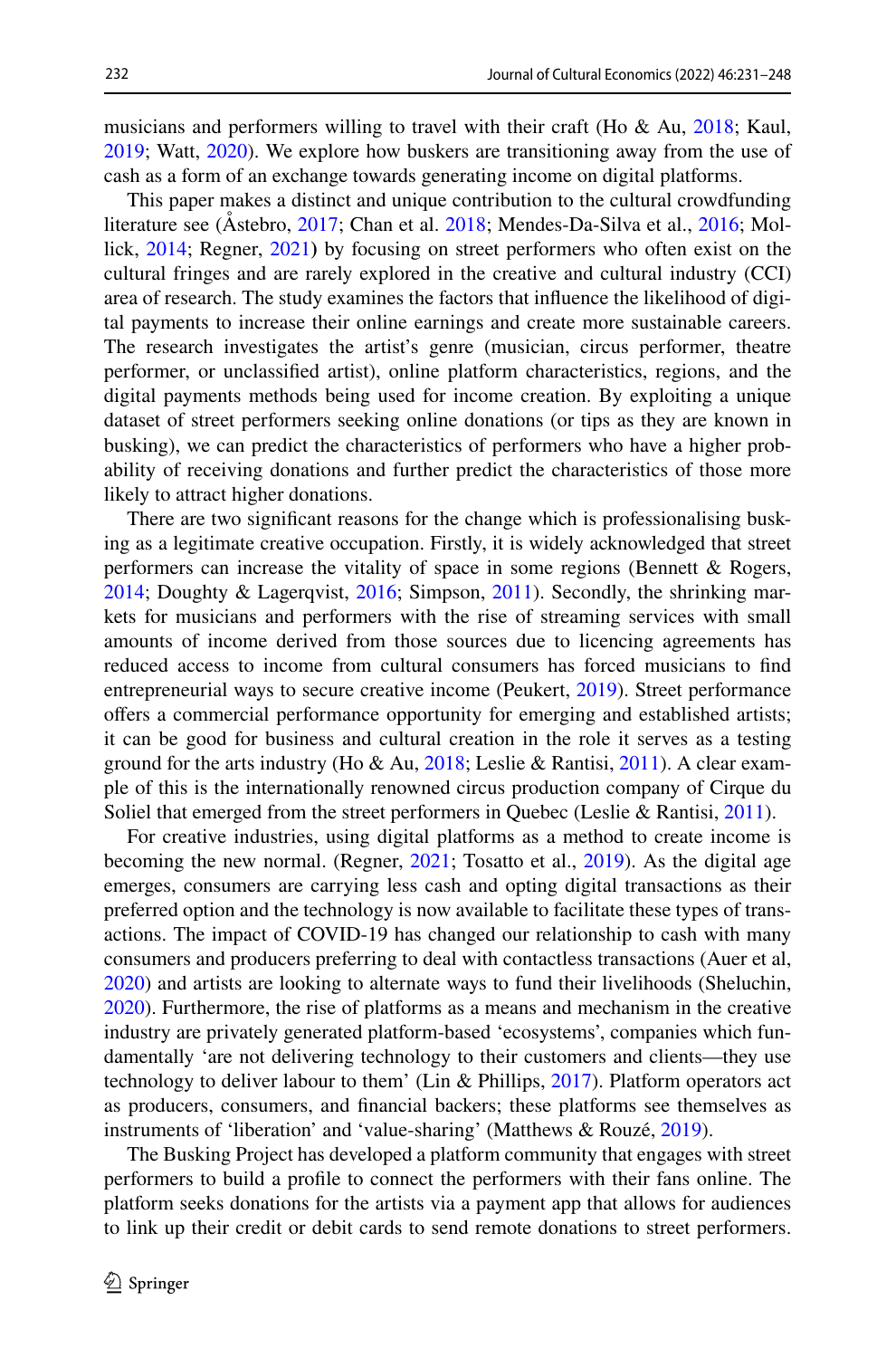As the founder, Nick Broad nominates in the site's social mission statement "What we are trying to do is show that being a street performer is a legitimate and accessible way of earning a living. We wanted to devise a form of payment and help them with social networking".<sup>[1](#page-2-0)</sup> The platform is a method to create income is driven by fnancial disruption with technology that is now available to facilitate these types of payments. The COVID-19 pandemic has accelerated the move away from cash and coins, to a safer method of exchange, and we account for this in our study. Whether these changes are transitory or permanent remains to be seen. The Busk.co site is one of many methods able to generate cashless donations for street performers via credit card, PayPal, Apple Pay, and Android Pay, NCP, and Stripe. There are other accounts and ways a street performer can engage in cashless donations.<sup>2</sup>

We use data from the online busking platform 'The Busking Project' ([https://](https://busk.co/buskers) [busk.co/buskers](https://busk.co/buskers)) on [3](#page-2-2),757 buskers in 121 countries<sup>3</sup> from 26 November 2015 to 31 August 2020. The site provides online profles, fan support, album sales, gigs, and donations for each artist. We use a Heckman selection model to predict the probability of the busker receiving a donation and the probability of receiving a larger amount of donation in the second step of donations. We analyse the online tips buskers receive exploring key issues such as how the geographic location (region), artist type, methods of payment, when the artist joined the platforms, and opportunities to follow-up and metrics around engagement of the platform. Specifcally, we consider what type of street performers who engage with the busking platform is more likely to receive a donation and which characteristics generate higher dollar amounts of donations. This research fnds that the number of fans (likes) on the artist's page generates a greater number of donations on the online platform, additionally musicians and clowns and circus performers are more likely to attract online donations than other types of artists.

The remainder of this paper is structured as follows. In the next section, we review the literature and present our hypotheses. Section two describes our data and section three our modelling framework. We then discuss our fndings in section four. Section five presents our conclusions.

<span id="page-2-0"></span><sup>&</sup>lt;sup>1</sup> See quote from Busk.Co website on the social mission of The Busking Project" [https://busk.co/blog/](https://busk.co/blog/our-journey/busking-projects-social-mission/) [our-journey/busking-projects-social-mission/](https://busk.co/blog/our-journey/busking-projects-social-mission/).

<span id="page-2-1"></span><sup>&</sup>lt;sup>2</sup> In the USA, there are a number of digital apps: processing unit called "DipJar" that works via price fxing for all tips have a set value before the performance, so dips are the value set, "Square" a credit card reader, and "VENMO" which is a social payment application. There are conventional payments methods such as "PayPal" that street performers can use and less convention methods such as "Bitcoin" (see busk. co website).

<span id="page-2-2"></span><sup>&</sup>lt;sup>3</sup> The platform provides advice, advocacy, and access to technology and resources as well as a hiring platform and a database of festivals around the globe.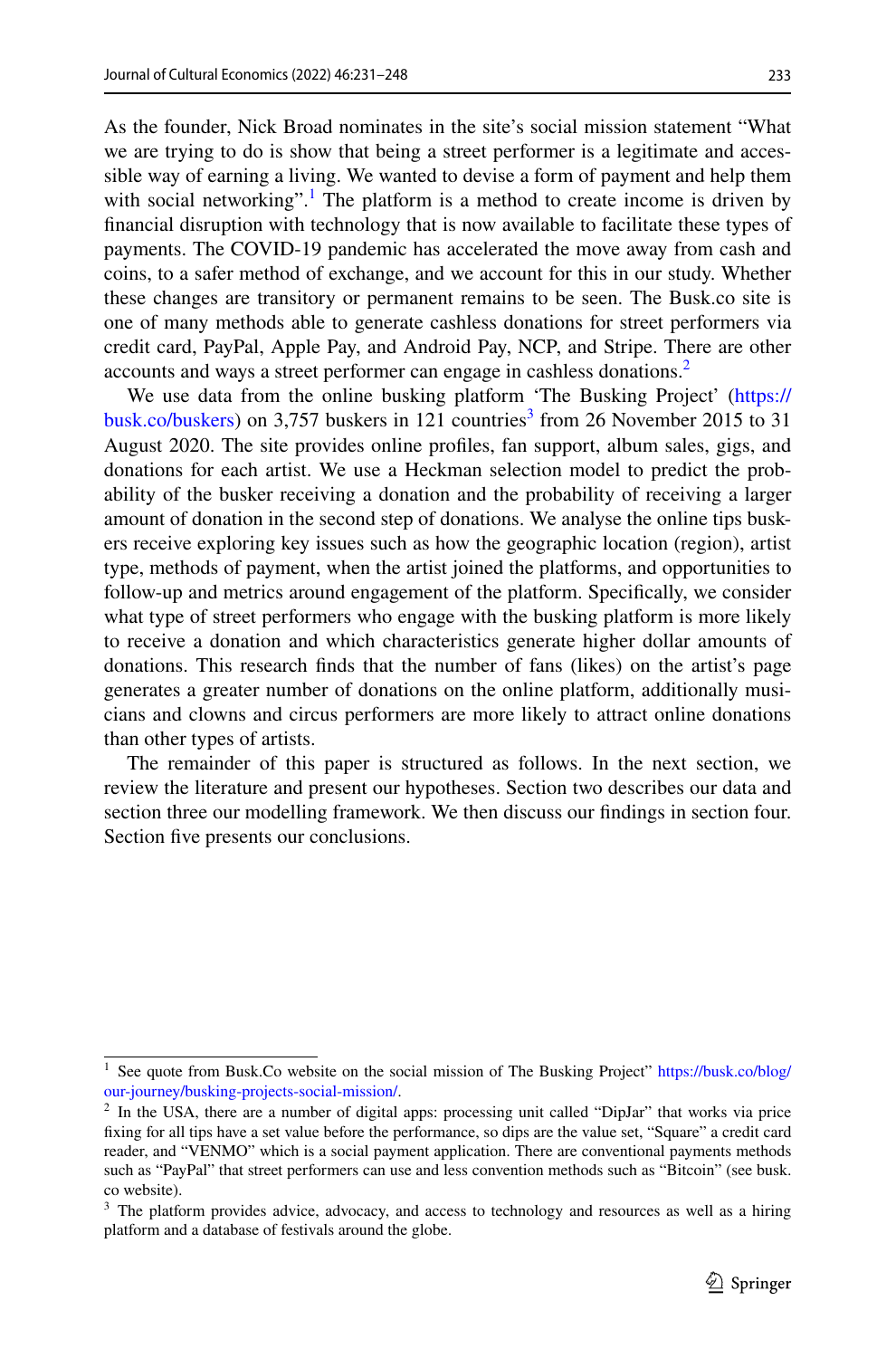### **2 The street performer as an artist**

### **2.1 Precarity of artists careers**

Within the creative industries, there is an increasing awareness of the precarious employment associated with artists. The artist is subject to uncertain and unstable career path. Employment can come in a number of diferent career trajectories often referred to as portfolio careers (Bridgstock, [2005](#page-15-6)). The career trajectory of an artist is patchwork in nature without a clear or formulated well-trodden path; work is a patchwork of grant based that is publicly subsidised and/or commercial projects, jobs, and educational experiences. The uniqueness with the craft of street performance is for artists to build their skill portfolio further by directly engaging with the audience, which does place more responsibility on the artist to actively engage and seek out fans and an audience directly (Harrison-Pepper, [1990;](#page-15-7) Ho & Au, [2018](#page-15-0); Ho et al., [2020](#page-15-8)). For this reason, we are interested in the feedback loop available for the artist to engage with fans; we know whether a donor left an email address to keep in contact for further engagement.

There is a confict between art and business with a large number of artists are self-employed and managing their own labour. This is self-evident in the street performers career. The creative/cultural entrepreneurship is a necessary part of being a contemporary artist (Eikhof & Haunschild, [2006;](#page-15-9) Ellmeier, [2003](#page-15-10); Leadbeater & Oakley, [1999](#page-16-9)). In part, they are an artist and the other part they are an entrepreneurial frm what Menger [\(1999\)](#page-16-10) nominates as small frm. The role of fans in sustaining cultural entrepreneurship through engagement in social media is not always clear; there is evidence of transformative participation but also an exploitation of fans (see Galuszka & Brzozowska, [2016;](#page-15-11) Morris, [2013](#page-16-11); Scott, [2015\)](#page-16-12). Morris [\(2013\)](#page-16-11) contends the increasing integration of social media in arts and the rise of digitalisation has increased the active participation of fans in cultural entrepreneurship; in some part this is akin to co-creation to increase circulation of cultural goods.

Artists are infuenced by both intrinsic and extrinsic motivations. Although artists do need to fnd ways to derive an income. There are obvious psychic benefts that motivate the performer to pursue a career despite the employment insecurity and uncertainty of income (see Baumol & Throsby, [2012](#page-15-12)). Artists often have intrinsic motivation to perform (Csikszentmihalyi, [1975;](#page-15-13) Frey, [1994\)](#page-15-14), and that drives artists to pursue a creative career despite the likely prospect of low pay and employment insecurity. Another explanation focuses on pleasure as a psychic "income" that serves to motivate artists who earn low monetary income. In this case, arts work is included as an argument in the utility function, and the model is often referred to by Throsby [\(1994\)](#page-17-4) as the work-preference model. Billie et al. ([2013](#page-15-15)) refer to the non‐pecuniary benefts of being an artist as to the reason why artist do what they do, which leads to the next question of how the artist can engage with fans to create a working wage in a digital age where the opportunity for artist's avenues to engage with fans has expanded.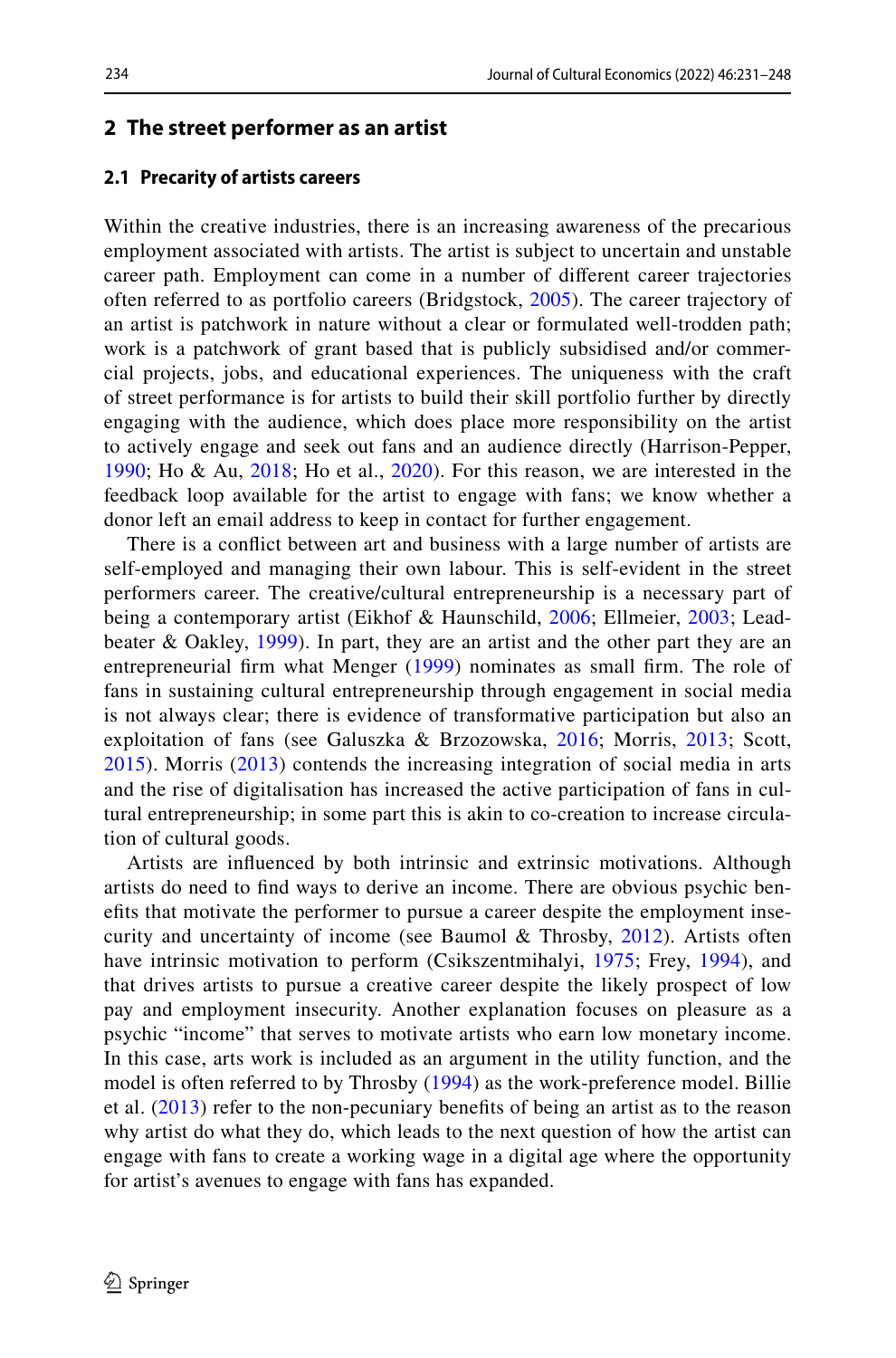### **2.2 Engagement with fans**

Busking at its core is the ultimate test of being able to draw and audience to engage in a performance; some research fnds similarities to charity and an exchange (Kushner & Brooks, [2000;](#page-16-13) Lemay & Bates, [2013](#page-16-14)). For circus performers or circle artists, the art of the trade is knowing how to conclude a performance with a successful 'hat line'; these artists use range of strategies to elicit higher donations (Harrison-Pepper, [1990](#page-15-7)). Intriguingly, Zanola ([2010\)](#page-17-5) fnds demand for ticketed circus performance, as opposed to other forms of ticketed performance, and actually has positive price elasticity. The successful pitch is usually unambiguous for buskers as to their engagement: it is the amount of money in the hat or the size of the audience. Either bandwagon or crowding-out efects can infuence the number and the size of the tips. Bandwagon efects occur, when consumers follow the behaviour of others. Consumers may do this because they want to 'ft in' and follow what others do. But equally high freeriding or low freeriding will be imitated with some audiences either tipping or not tipping the artist (Kushner & Brooks, [2000](#page-16-13)). Performers have been performing in public for coin is a centuries old practice, but increasingly society is becoming cashless. Performers have needed to be agile in responding to digital innovations; the introduction of mobile technologies has opened up the opportunity for payments. YouTube, Instagram, and pay-as-you-please have also evolved the musician's capacity to capture an audience (Peukert, [2019\)](#page-16-4).

For artists to sustain a relationship with their fans in the current climate, there is an increased emphasis on self-marketing through engaging with social media and online platforms. With the rise of digital technologies comes a new wave of ways for the artist to engage with fans (Peukert, [2019](#page-16-4)). Meiseberg ([2014\)](#page-16-15) notes the positive efect of numerous media channels has on the fnancial rewards for artists in folk music in Germany, particularly those that have won talent contests, but sales between the physical product and digital markets vary depending on the career stage of the artist. Established artists with higher ability benefted from increased revenue from social media engagement.

### **2.3 Music and the changing face of interaction: crowdfunding**

Internet crowdfunding over the past decade has been legitimised by Creative and Cultural industry (CCI) as a way and means to fnance projects (Tosatto et al., [2019](#page-17-3)). Over the last several years, it has replaced the role of music intermediaries (Rouzé, [2019\)](#page-16-16). With musicians fle sharing and a move towards the digital format for music have caused an enormous decline in sound recording revenues (Liebowitz, [2016](#page-16-17)). There are also inadequate licencing deals that limit artists capacity to fnance their careers through streaming services such as Spotify (Remneland Wikhamn & Knights, [2016\)](#page-16-18).

Quality of information, location, and duration efects are infuencing factors on crowdfunding successes in cultural industries. Several authors fnd that the artists who communicate their project quality with their audiences through videos, word count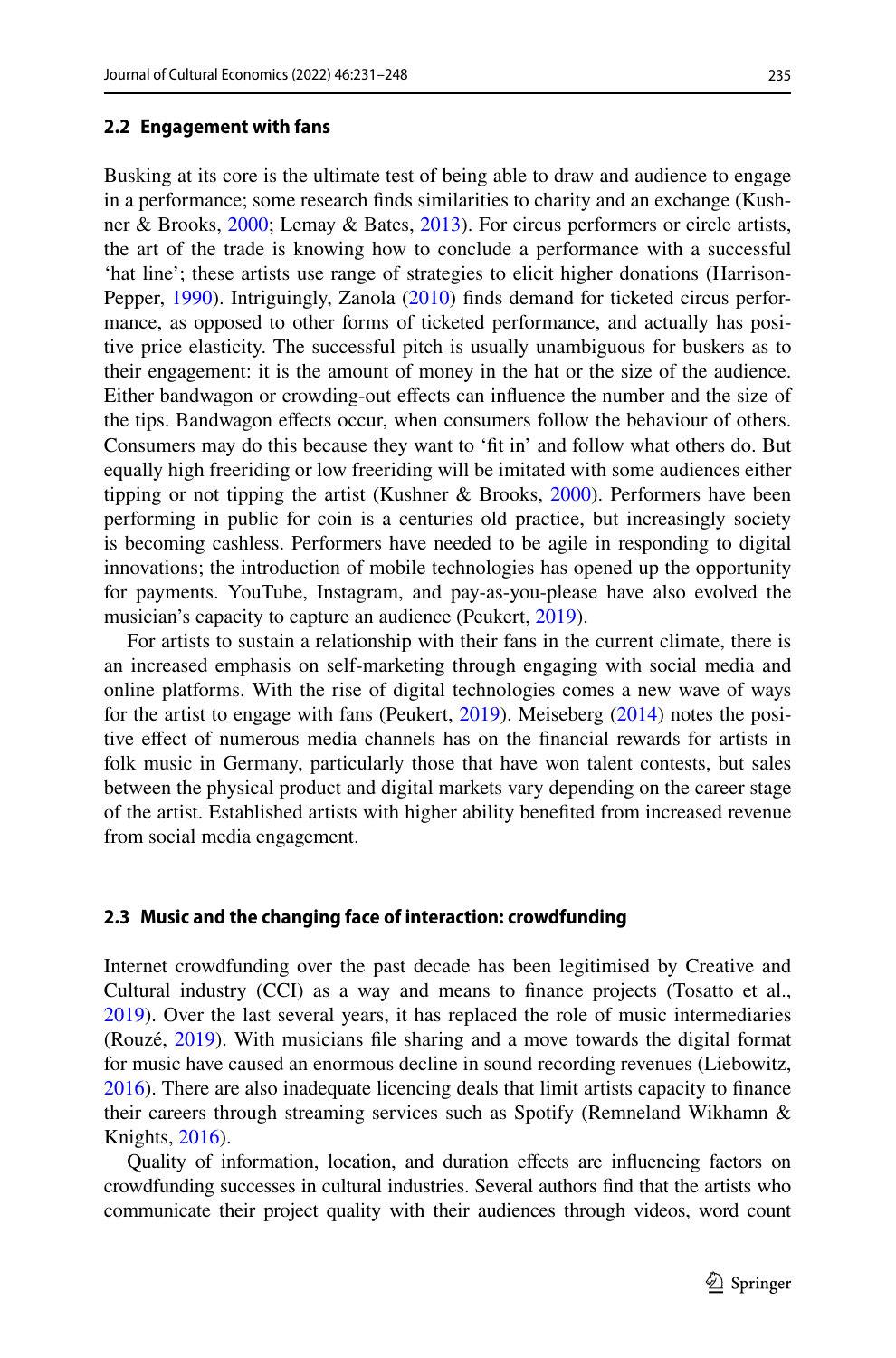images, and blogs are more likely to generate higher levels of donations on platforms (Agrawal et al., [2015](#page-14-0); Åstebro, [2017](#page-15-1); Chan and Parhankangas, [2017](#page-15-16); Crosetto & Regner, [2018;](#page-15-17) Mollick, [2014](#page-16-2); Regner, [2021\)](#page-16-3). Information quantity is also a determinant in crowdfunding project successes (Crossetto & Regner, [2018](#page-15-17); Moy et al., [2018\)](#page-16-19). Moy et al.  $(2018)$  reveal a U-shaped relationship with an optimum point for the number of words written on a profle and project success. Other researchers show evidence social media presence, and fan engagement has proved critical for other crowdfunding campaigns targeting music, see for example (Åstebro, [2017](#page-15-1); Mendes-Da-Silva et al., [2016](#page-16-1); Mollick, [2014\)](#page-16-2). Location efects and cluster efects are also strongly linked with higher levels of donations See (Agrawal et al., 2015; Mollick, [2014;](#page-16-2) Josefy et al., [2017;](#page-16-20) Mendes-Da-Silva et al., [2016](#page-16-1)). This relationship could be driven by altruism at a local level, or family and friends in the location. The duration efect on crowdfunding success reveals mixed results; Mendes-Da-Silva et al ([2016\)](#page-16-1) fnd funding duration to be positive for creative ventures funding success; however, other researchers (Chan et al [2018](#page-15-2); Mollick, [2014](#page-16-2)) reveal a negative duration efect. It should be noted that the Busk. co platform diferentiates from other CCI platform in that it acts as a mechanism for tips/donations for performers; there is also potential for fans to tip rather than a funding a one-off project such as Kickstarter or an ongoing monthly relationship such as Patreon.

Building a community of likeminded super fans was a concept initially proposed by Kelly [\(2008\)](#page-16-21) that for an artist to survive they need 1000 true fans to spend \$100 each year on creative output to create a sustainable income. For this reason, we investigate the artist's social media presence and how extensive their online profle is, alongside their geographical location to determine the infuence of these factors on the probability of donation. Artists' integration with social media marketing is allowing for greater access to for fans to co-create and consume their products. Morris [\(2013](#page-16-11)) fnds that digitalisation has laid bare that fans are not only paying for the objects, but they are also paying for the meanings associated with the art.

This paper seeks to contribute to the literature around the artist's career, particularly focusing on street performers and how technology can help further engage fans to generate income. With professional buskers, there is an increased incentive for self-promotion as there is a direct relationship between the performer and the fans through this platform. The research asks does the type of artist attract donations, do more fans mean more money, does a feedback loop through leaving an email result in higher donations? What forms of self-marketing on the platform give rise to additional donations? Which of the elements of self-marketing: number of videos, number of images, number of social media platforms and how much they write in their bio infuence the probability or the level of donations? Does the area where the artist registered matter for donations? Is the time they have spent on the platform matter for the level donations?

# **3 Data and descriptive statistics**

Our data relate to 3,757 performers active during the period November 2015–August 2020 on the online platform <https://busk.co>. For each performer, we have information on what is the major genre of their act (Circus, Theatre, Musician, or 'Other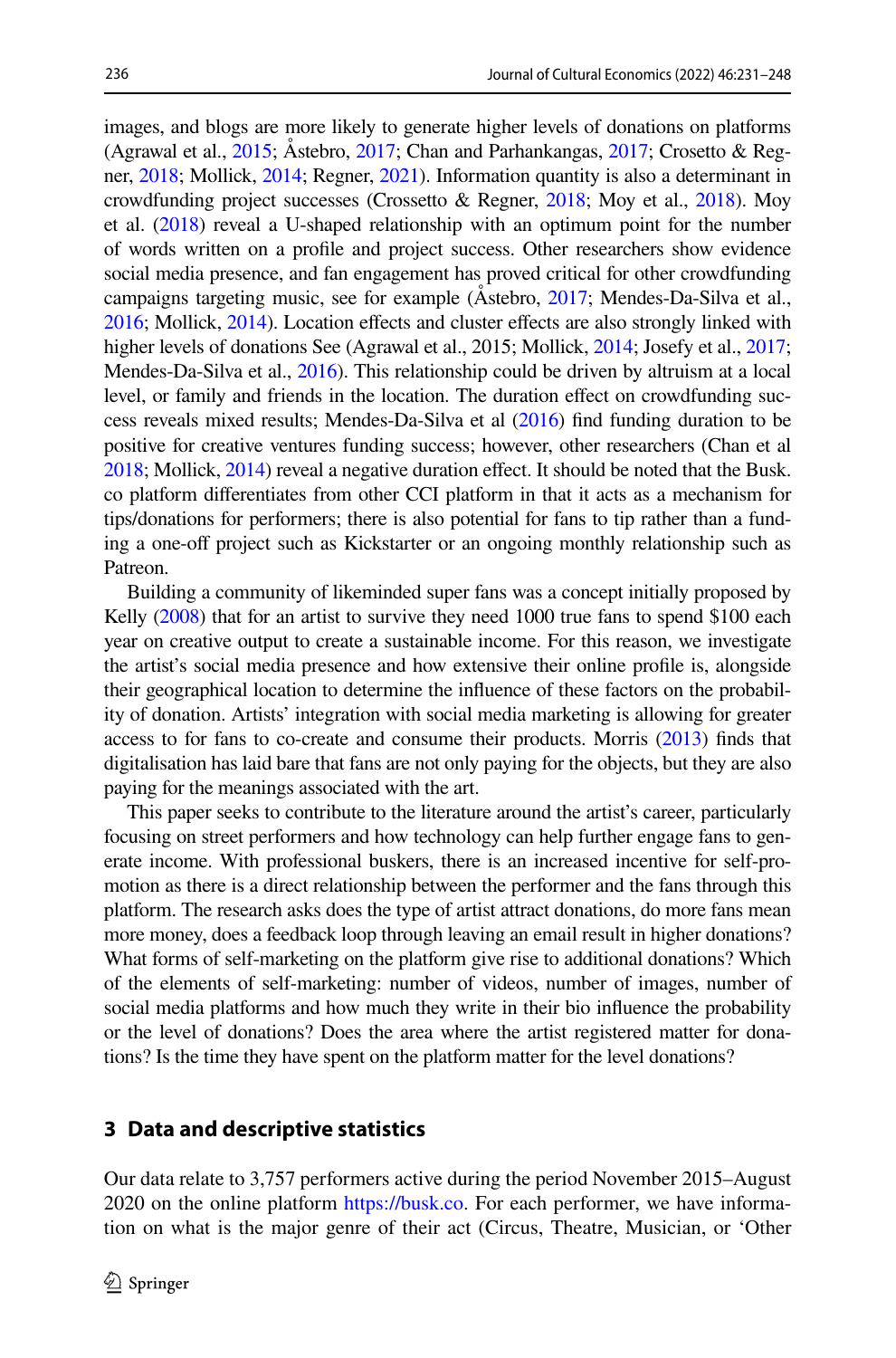|                                          | <b>Observations</b> | Mean   | <b>SD</b> | Minimum        | Maximum |
|------------------------------------------|---------------------|--------|-----------|----------------|---------|
| Biography length                         | 6,049               | 320.35 | 328.77    | $\theta$       | 3748    |
| Media                                    | 6.049               | 4.39   | 7.07      | $\mathbf{0}$   | 300     |
| <b>URLs</b>                              | 6,049               | 2.30   | 1.96      | $\mathbf{0}$   | 6       |
| Fans                                     | 6,049               | 25.27  | 64.59     | $\Omega$       | 256     |
| Albums                                   | 6,049               | 0.07   | 0.35      | $\Omega$       | 3       |
| Gigs requested of them                   | 6.049               | 0.19   | 0.84      | $\Omega$       | 15      |
| Joined platform post WHO<br>announcement | 6.049               | 0.26   | 0.44      | $\overline{0}$ | 1       |
| Donation (Y/N)                           | 6,049               | 0.42   | 0.49      | $\theta$       | 1       |
| Donation amount                          | 2,555               | 14.03  | 25.49     | 0.65           | 551.00  |
| Card payment                             | 2,555               | 0.73   | 0.45      | $\overline{0}$ | 1       |
| Anonymous donation                       | 2,555               | 0.48   | 0.50      | $\Omega$       | 1       |
| Anonymous by card                        | 2,555               | 0.29   | 0.45      | $\overline{0}$ | 1       |

#### <span id="page-6-0"></span>**Table 1** Descriptive statistics

#### <span id="page-6-1"></span>**Table 2** Descriptive statistics by genre

|                                           | Musician | Circus | Theatre | Other genres | Total  |
|-------------------------------------------|----------|--------|---------|--------------|--------|
| No donations made                         | 2450     | 330    | 360     | 354          | 3494   |
| Number of donations made                  | 1447     | 771    | 142     | 195          | 2555   |
| Total transactions                        | 3897     | 1101   | 502     | 549          | 6049   |
| Total donation value                      | 16,667   | 14.443 | 2099    | 2646         | 35,855 |
| Average value for donations given         | 11.52    | 18.73  | 14.78   | 13.57        | 14.03  |
| Total number of buskers                   | 2642     | 364    | 376     | 375          | 3757   |
| Buskers with donations                    | 192      | 34     | 16      | 21           | 263    |
| Average number for buskers with donations | 7.5      | 22.7   | 8.9     | 9.3          | 9.7    |
| Average value for buskers with donations  | 86.81    | 424.81 | 131.16  | 125.99       | 136.33 |

genre'), when and where they signed up to the platform (Europe, UK, USA/Canada, or 'Rest of World'), and details concerning their online profle on the platform. Genres have been grouped together for our analysis; circus performers also include clowns, jugglers, magicians, and freak-show artists. The theatre performers include dancers, magicians, story tellers, puppeteers, and statues. Musicians are a stand-alone category. For a performer who does not receive a donation in the period, our date has one observation that contains their characteristics (genre and location) and of their profle. Profle characteristics include biography length (in characters), number of media (images and videos) present on the profle, the number of URLs listed, and the fans on the platform. We also know how many gigs non-performers have requested of them. For performers who do receive donations, we have repeated observations of these characteristics for each individual donation. Additionally, for performers who receive donations we also know the date, the amount, and the currency of the donation. We convert these donations into US dollars using the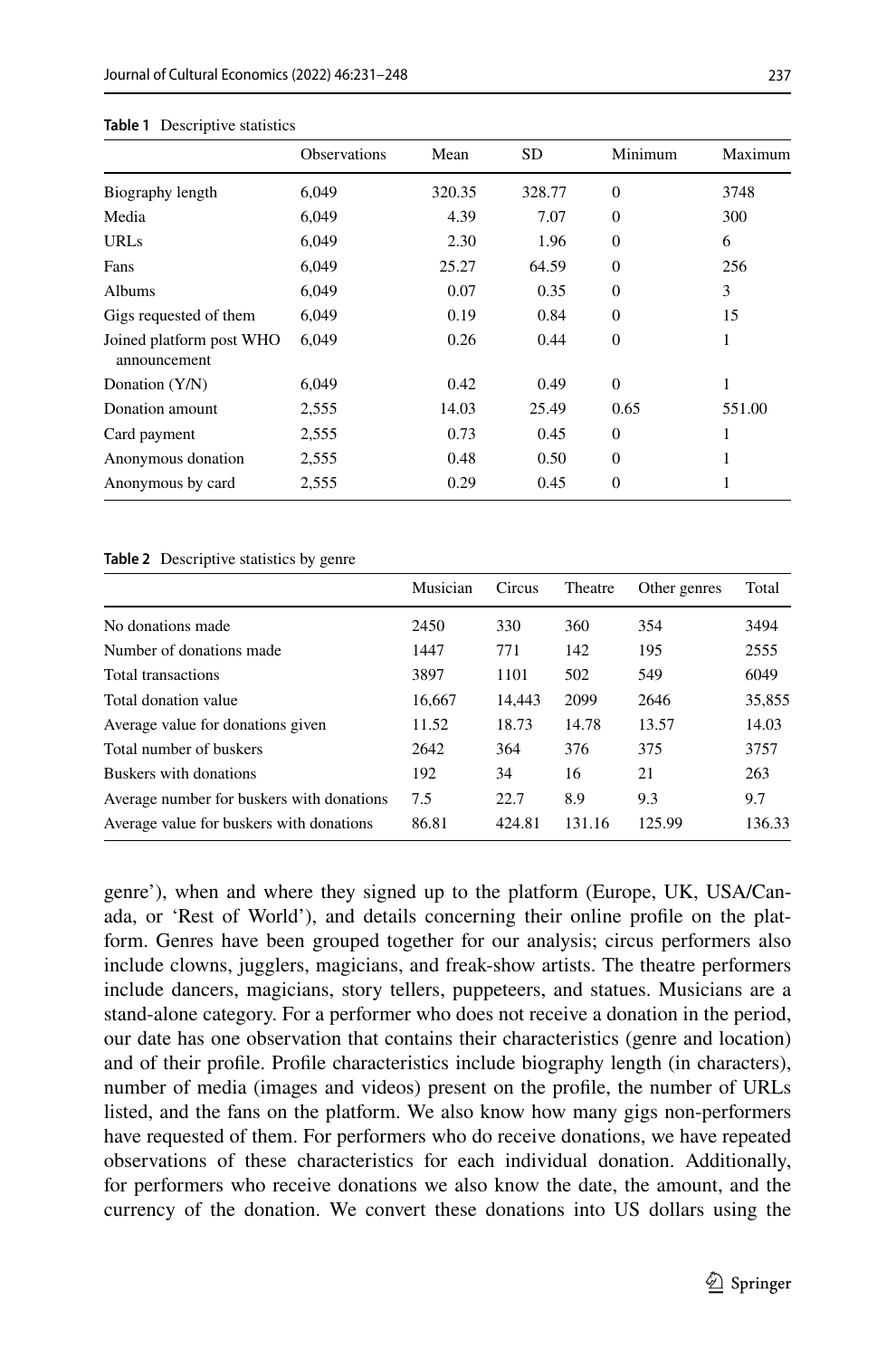|                                           | USA/Canada | Europe | UK     | Rest of World | Total  |
|-------------------------------------------|------------|--------|--------|---------------|--------|
| No donations made                         | 1439       | 798    | 700    | 557           | 3494   |
| Number of donations made                  | 1226       | 377    | 815    | 137           | 2555   |
| Total transactions                        | 2665       | 1175   | 1515   | 694           | 6049   |
| Total donation value                      | 18.605     | 5042   | 10,289 | 1919          | 35,855 |
| Average value for donations given         | 15.18      | 13.37  | 12.62  | 14.01         | 14.03  |
| Total number of buskers                   | 1551       | 850    | 764    | 592           | 3757   |
| Buskers with donations                    | 112        | 52     | 64     | 35            | 263    |
| Average number for buskers with donations | 10.9       | 7.3    | 12.7   | 3.9           | 9.7    |
| Average value for buskers with donations  | 166.12     | 96.96  | 160.76 | 54.83         | 136.33 |

<span id="page-7-0"></span>**Table 3** Descriptive statistics by location

appropriate exchange rate on the date of the donation. We further convert these into real values using the consumer price index for the USA with  $2019 = 100$ . Additionally, for each donation we know the payment method (Card/PayPal or payment app) and whether the donor was anonymous or known (e.g. by leaving an email address). Table [1](#page-6-0) contains descriptive statistics from our data.

To gain a deeper understanding, we investigate our data by genre (Table [2](#page-6-1)) and by location (Table [3\)](#page-7-0). There is considerable variation in the number of performers receiving and the amounts that they received by genre with musicians receiving most donations but with lower average value. There is less variation by region although average donation size appears similar in the UK and USA/Canada.

# **4 Modelling framework**

In our model, we have two, potentially related, outcomes whether a performer receives a donation and, if a donation is received, the amount of the donation. We use a sample selectivity model (Heckman, [1976,](#page-15-18) [1979\)](#page-15-19) comprising of a selectivity component and a regression model. We note that the observations where we observe a donation may be a non-random sample of performers. Performers may be able to increase the chance of receiving a donation and, if so, the amount through their profle, but the donation choice is made by potential donors who visit the platform. Our choice of model is appropriate since in a hurdle model specifcation the frst hurdle (participation) is dominant in determining the non-donation, donation discrete choice (see Madden ([2008\)](#page-16-22), Puhani ([2000\)](#page-16-23). Moreover, such models have been used before in applications where the frst hurdle, the selectivity component for the discrete outcome, is dominant (see, *inter alia*, Farrell et al [2021](#page-15-20); Mendes-Da-Silva et al [2016](#page-16-1); Regner, [2021](#page-16-3); Suárez-Fernández & Boto-García, [2019\)](#page-17-6).

In our model, the selectivity component concerns the probability of receiving a donation and the regression model is used to explain the donation amount given that a donation is made. In the selectivity component, we assume that underlying the observed data is a latent variable labelled $y_i^*$ . We assume that  $y_i^*$  is determined by a latent regression model with explanatory variablesz<sub>i</sub>. We only observe the value of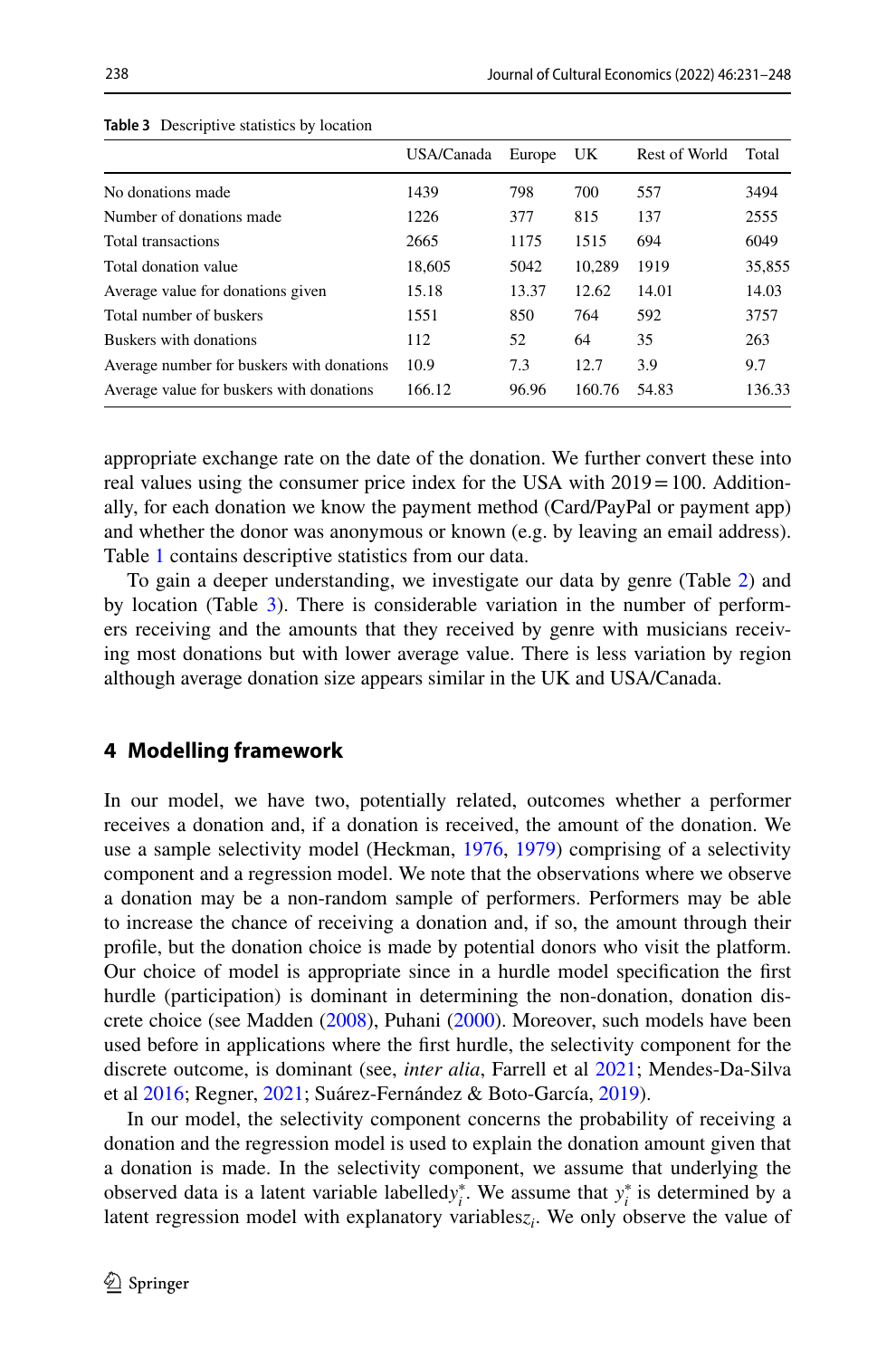a donation if one is made, and then for the donation amount the second component of our model—a regression equation—will apply. Formally, for each observation  $(i = 1, \ldots, n)$  in our data, we have the following:

# **5 Selectivity component:**

$$
y_i^* = z_i' \delta + u_{1i}
$$

where

$$
y_i = \begin{cases} 1, & \text{if } y_i^* > 0 \\ 0, & \text{otherwise.} \end{cases}
$$

Equivalently,

$$
y_i = \begin{cases} 1, & \text{if a donation is made} \\ 0, & \text{otherwise.} \end{cases}
$$

This component yields a binary choice model for a donation being made.

## **6 Regression component:**

$$
d_i = x_i' \beta + u_{2i} \text{ if } y_i^* = z_i' \delta + u_{1i} > 0
$$

Equivalently,

$$
d_i = x_i' \beta + u_{2i} \text{ if } y_i = 1.
$$

This model allows for the estimated parameters in the regression component to be corrected for any possible bias caused by the non-randomness of donations being made, relative to where donations are not made. Completing the model specifcation, the vector of stochastic variables  $(u_{1i}, u_{2i})$  is assumed to follow a bivariate normal distribution [0, 0,  $1\sigma^2$ ,  $\rho$ ). Thus, the selectivity and regression components may be correlated ( $\rho \neq 0$ ) and a lack of correlation implies no selectivity bias. In our empirical modelling, the sample selectivity model therefore combines a Probit model for donation with a regression model for the donation amount.

Specifying this model can be difficult. For example, many of the variables that might help to determine the donation amount may also determine whether a donation is made or not. Our selection of variables to enter each component of the model is guided by the literature discussed above. Turning frst to the selection equation for an observed donation (yes/no), the probability of observing a donation will depend upon the characteristics of the performer (type of performer), on their location, and the information contained on their online profle. The literature suggests that the time that a performer has been signed up to the platform may also infuence the probability of receiving a donation. Rather than using this variable, we choose to use an indicator variable whether the performer joined the platform post the WHO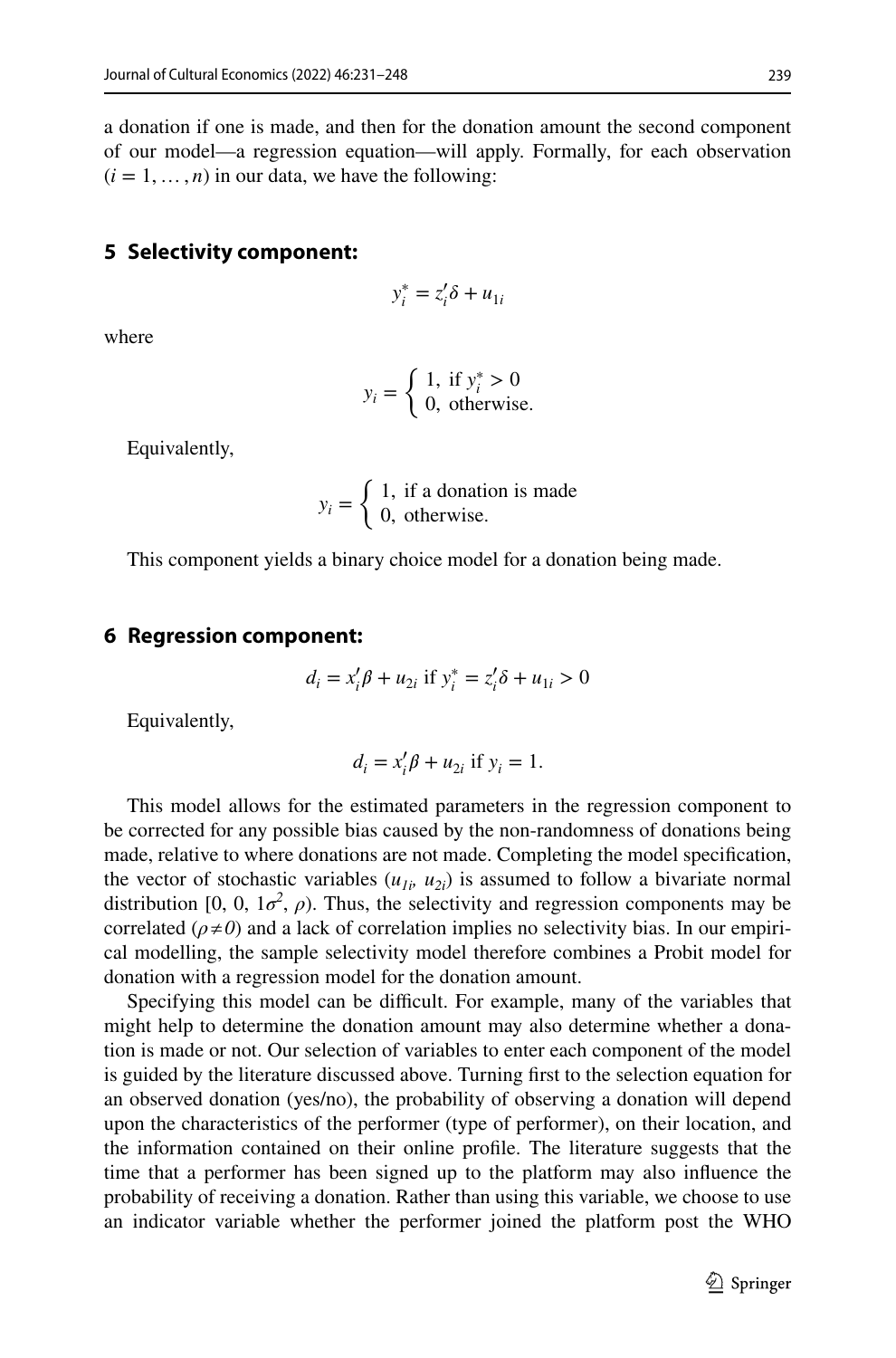pandemic announcement on 11 March 2020.<sup>4</sup> Our data contain a mixture of both indicator variables (genre and location) and continuous variables concerning the online profle. Previous research has shown that the relationship with such variables is nonlinear (Chan et al,  $2018$ ; Moy et al.,  $2018$ ). Thus, to allow for potential diminishing returns to biography length and the media present (images and videos) we utilise the inverse hyperbolic sine transformation  $\left(\ln\left(x + \sqrt[2]{x^2 + 1}\right)\right)$ . This transformation allows us to include zero observations in our model but has the same inter-pretation of coefficients as a logarithmic transformation (Burbidge et al., [1988;](#page-15-21) MacKinnon & Magee, [1990\)](#page-16-24).

The variables in the regression equation for the donation amount (the *x* variables) concern factors that infuence the level of the donation made. Again, the same variables may infuence the donation amount. Moreover, information on the donor will also infuence the donation. While we only have a limited information on the donor, we do know the payment method and whether the donation is anonymous. We include both of these, but with an interaction term to investigate whether payment method leads to diferent donations according to whether the donor is anonymous or known. Our specifcation of the model above leads to a model that is identifed, not through the nonlinearity of the model, but through diferent variables entering the two components of the model.

# **7 Results and discussion**

We estimate the Heckman selectivity model by maximum likelihood. Table [4](#page-10-0) contains the estimation results and robust standard errors. We observe 2,555 donations (42.2% of total observations). Our model has a good overall ft to the data as measured by the overall Wald test and successfully classifes 93.5% of observations as donations or not. There is some evidence of sample selectivity, and thus, the use of the Heckman model is supported.

Turning frst to the selection component of the model, we see that there are signifcant genre and location efects with circus performers and magicians having higher probability of receiving donations than other artists and those located in the UK or USA/Canada having higher donation probabilities. Performers who joined the platform after the WHO announcement have a signifcantly higher probability of receiving donations. Popularity through fans or gigs requested of the performer both increase the probability of a donation. Of the other aspects of the profle, social media connectivity (more URLs listed) and the use of media do not signifcantly infuence the probability of receiving a donation, but listing of albums and increased information in the biography both increase the donation probability. Consistent with Moy et al. ([2018\)](#page-16-19), we fnd this relationship to be nonlinear. The regression equation for the donation amount shows a genre impact—musicians receive smaller

<span id="page-9-0"></span><sup>&</sup>lt;sup>4</sup> Initial descriptive analysis showed a large influx of performers to the platform post the WHO announcement.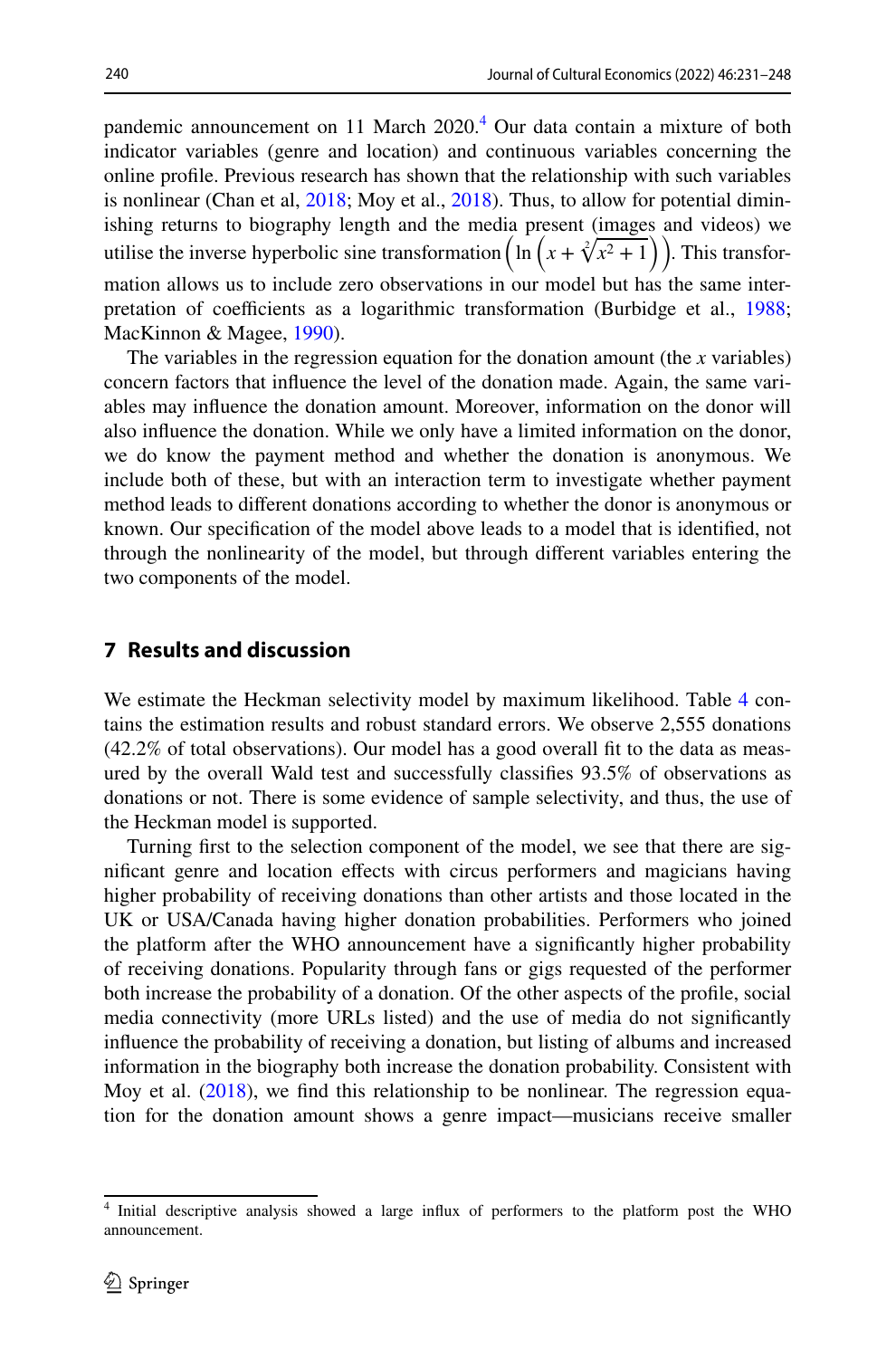<span id="page-10-0"></span>

|                                       | Donation [Y/N]   |            | Donation in USD19 |            |  |
|---------------------------------------|------------------|------------|-------------------|------------|--|
| Variable                              | Coefficient      | <b>SE</b>  | Coefficient       | SЕ         |  |
| Genre [Base = Other Genres]           |                  |            |                   |            |  |
| Circus                                | 0.220            | $0.117*$   | $-2.378$          | 2.459      |  |
| Theatre                               | 0.055            | 0.136      | $-1.445$          | 3.792      |  |
| Musician                              | 0.011            | 0.095      | $-5.507$          | $2.242***$ |  |
| Location [Base = Rest of World]       |                  |            |                   |            |  |
| Europe                                | 0.119            | 0.098      | $-2.001$          | 4.484      |  |
| UK                                    | 0.156            | 0.098      | $-3.903$          | 4.245      |  |
| <b>USA Canada</b>                     | 0.256            | $0.085***$ | $-5.232$          | 4.372      |  |
| Profile                               |                  |            |                   |            |  |
| Biography length                      | 0.046            | $0.012***$ | 0.692             | $0.344**$  |  |
| Media                                 | 0.001            | 0.027      | $-0.763$          | $0.439*$   |  |
| <b>URLs</b>                           | 0.029            | 0.022      | 0.349             | 0.453      |  |
| Fans                                  | 0.292            | $0.056***$ | 0.048             | $0.011***$ |  |
| Albums                                | 0.659            | $0.117***$ | $-0.562$          | 0.704      |  |
| Gigs requested of them                | 0.227            | $0.064***$ | 0.444             | 0.454      |  |
| Joined platform post WHO announcement | 1.235            | $0.065***$ | 1.111             | 1.565      |  |
| Payment                               |                  |            |                   |            |  |
| Card payment                          |                  |            | 3.760             | 1.429***   |  |
| Anonymous donor                       |                  |            | $-2.532$          | $1.055**$  |  |
| Card Payment#Anonymous donor          |                  |            | 4.628             | 1.585***   |  |
| Constant                              | $-2.177$         | $0.135***$ | 10.930            | 5.684*     |  |
| rho                                   | 0.125            | $0.067*$   |                   |            |  |
| sigma                                 | 24.863           | $3.116***$ |                   |            |  |
| lambda                                | 3.115            | 1.619*     |                   |            |  |
| Observations                          | 6049             |            |                   |            |  |
| Selected                              | 2555             |            |                   |            |  |
| Not selected                          | 3494             |            |                   |            |  |
| Log pseudolikelihood                  | $-13,080.17$     |            |                   |            |  |
| <b>BIC</b>                            | 26,447.69        |            |                   |            |  |
| Wald $\chi^2(16)$                     | 214.13           |            |                   |            |  |
| Prob > $\chi^2$                       | $\boldsymbol{0}$ |            |                   |            |  |
| Wald test of independence $\chi^2(1)$ | 3.44             |            |                   |            |  |
| Prob > $\chi^2$                       | 0.064            |            |                   |            |  |
| Classification accuracy               | 93.49%           |            |                   |            |  |

Data Source: The Busking Project

Maximum likelihood estimates with robust standard errors

Significance levels  $* = 10\%; ** = 5\%; ** = 1\%$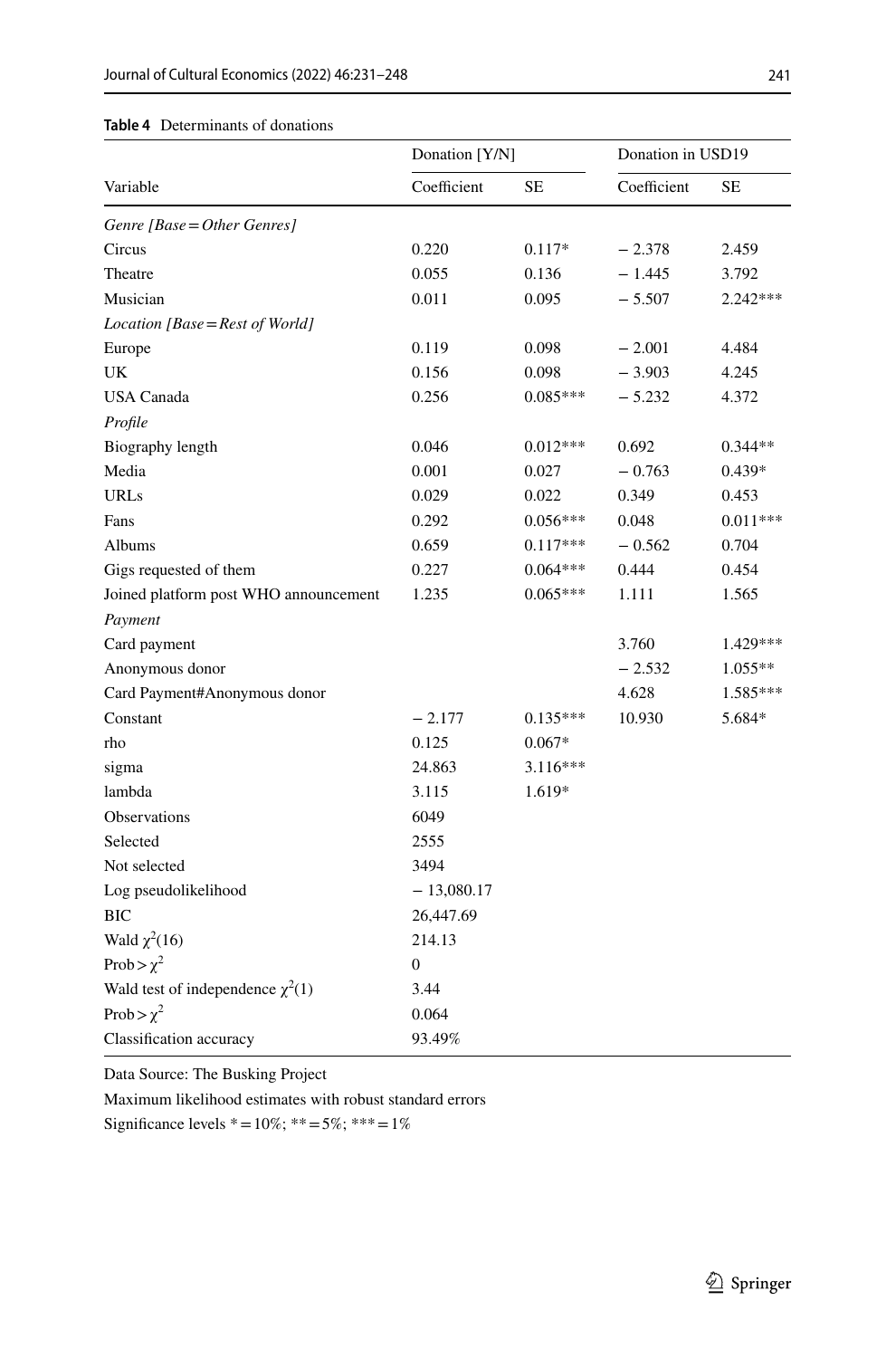

<span id="page-11-0"></span>**Fig. 1** Estimated marginal efects for biography length. Estimated value—solid lines. Upper and Lower 95% confdence intervals—dotted lines

|                                             | Pr(Donation) |       | E (Donation I)<br>Donation) |           | E (Donation) |           |
|---------------------------------------------|--------------|-------|-----------------------------|-----------|--------------|-----------|
|                                             | Probability  | SЕ    | <b>USD</b>                  | <b>SE</b> | <b>USD</b>   | <b>SE</b> |
| Musician                                    | 0.416        | 0.004 | 12.465 0.727                |           | 10.765       | 0.714     |
| Circus                                      | 0.442        | 0.010 | 15.482 1.556 13.626         |           |              | 1.337     |
| Theatre                                     | 0.421        | 0.012 | 16.502 3.252 14.281         |           |              | 2.745     |
| Other genres                                | 0.415        | 0.010 | 17.978 2.056 15.462         |           |              | 1.759     |
| Europe                                      | 0.414        | 0.006 | 16.114 1.420 13.983         |           |              | 1.257     |
| UK                                          | 0.418        | 0.009 | 14.192 1.043                |           | 12.385       | 0.873     |
| USA Canada                                  | 0.430        | 0.005 | 12.808 0.592 11.307         |           |              | 0.557     |
| Rest of the World                           | 0.401        | 0.008 | 18.183                      | 4.230     | 15.565       | 3.661     |
| Joined platform pre-WHO announcement        | 0.394        | 0.005 | 13.663 0.873                |           | 11.314       | 0.894     |
| Joined platform post WHO announcement 0.615 |              | 0.016 | 14.146 0.794                |           | 13.216       | 0.725     |

<span id="page-11-1"></span>**Table 5** Estimated marginal effects

donations that other performers—but no location efects. There is also not a signifcant diference in donation amount between performers joining the platform pre or post the WHO announcement. Performers with more fans receive higher donations, and a longer biography on the performer's profle increases donations. Apart from these two components, the other factors on the online profle do not have signifcant impacts on the donation amount just on the probability of donation. The payment method and whether the donor is anonymous have signifcant impacts on amount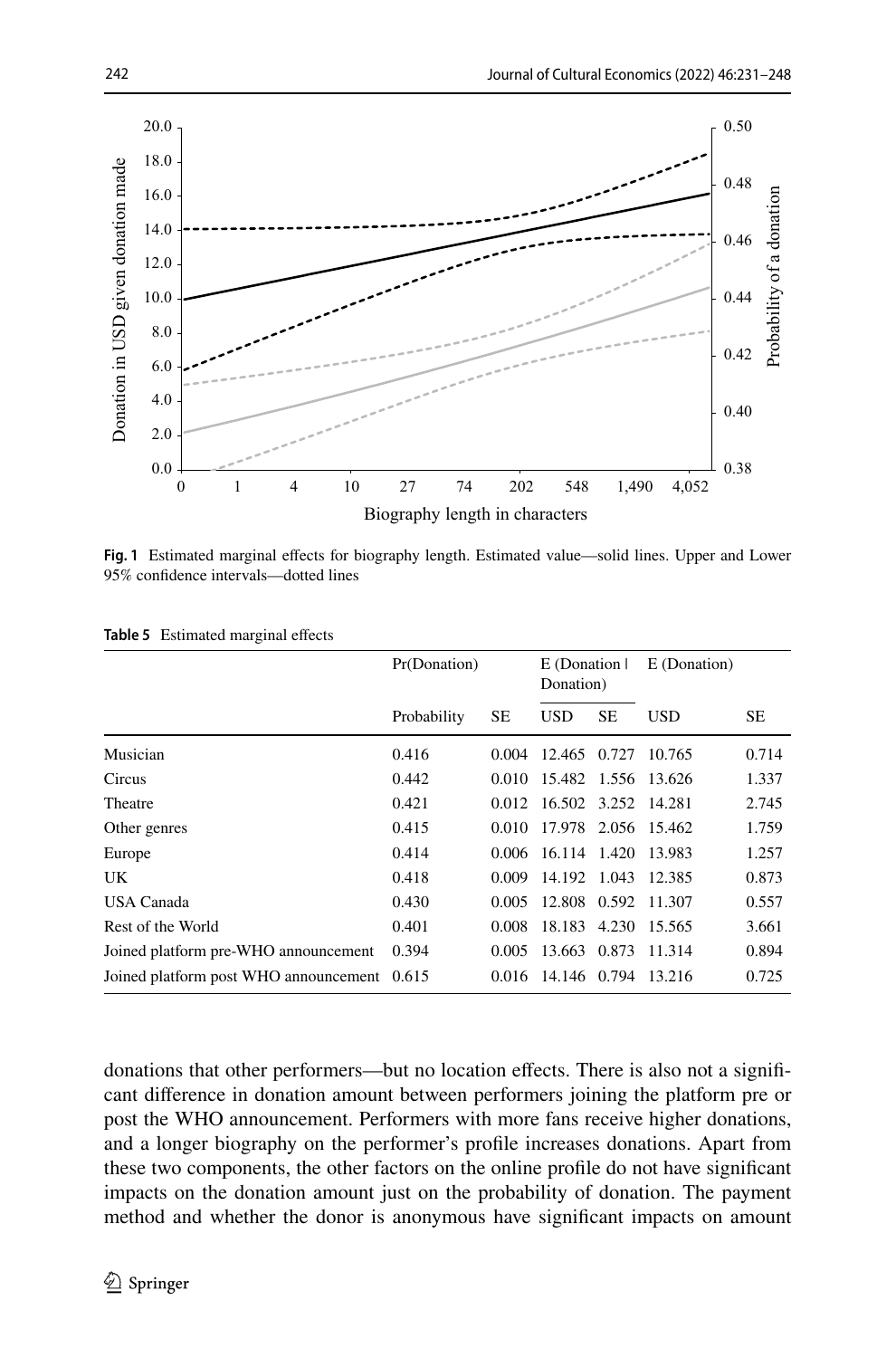donated. Relative to a known donor using a payment app (the reference donor type), a donation from a known donor making a card/PayPal donation is \$3.76 higher, from an anonymous donor using a payment app is \$2.53 lower, and from an anonymous donor using a card/PayPal is \$2.09 higher.

To further investigate the impact of biography length, Fig. [1](#page-11-0) presents the impact of biography length on both probability of donation and donation value, given a donation is made. We see that both are increasing with biography length. Table [5](#page-11-1) presents the marginal impacts of genre on probability of donation and donation value, given a donation is made, and on the expected donation value. Although circus performers have the highest estimated probability of receiving a donation, musicians also have a relatively high probability. It is, however, clear that donation values are lower for musicians.

There are several signifcant fndings arising from these results. Those artists who receive a donation are more likely to have joined the platform after the WHO pandemic announcement. They are more likely to be musicians and circus performers, but not theatre performers or other artists. The fnding for audiences willing to pay more for circus performers is consistent with Zanola [\(2010](#page-17-5)) who studies circus attendance. Our results show musicians have a higher likelihood of receiving donations, but the donations they receive are smaller relative to the other artists. It is worth exploring in among buskers why musicians would receive more donations but in smaller amounts. As noted by Harrison-Pepper [\(1990](#page-15-7)), this can be explained by the nature of the performance. The art of busking is able to incorporate a 'hat line'<sup>[5](#page-12-0)</sup> into your performance, circus performers and theatre performers are more easily able to prime their audience to tip through their entire performance while musicians are limited in their ability to break their performance to ask for tips.

The profle information did ofer insight into which artists would receive donations. As predicted and expected from previous studies, the number of fans does matter. This is for both the probability of receiving a donation and having more fans that do indeed increase the amount given. Social media engagement as evidenced by having more URLs on the profle is not linked to selection of receiving a donation nor to the amount given. Social media presence and fan engagement have proved critical for other crowd funder campaigns targeting music see for example (Åstebro, [2017](#page-15-1); Mendes-Da-Silva et al., [2016](#page-16-1); Mollick, [2014](#page-16-2)). Our results do not refect this fnding that social networks ties do help the artist. To some degree, this may refect signalling theory as to who gets donations and who does not. Quality of information provided also plays a part in predicting online donations. Mollick [\(2014](#page-16-2)) and Moy et al. [\(2018](#page-16-19)) associated quality of information with the likelihood of success on crowdfunding platforms, but at an optimum point for word count. Profles seeking donations that provide a rich descriptions and biographic information on crowdfunding platforms are proxies for quality see (Moy et al., [2018\)](#page-16-19). Intriguingly, we fnd the more you write about yourself the more likely you are not only to receive a donation but for that donation to be larger in terms of amount, but the visual images or videos had no statistically significant relationship. The offering of other services such as the

<span id="page-12-0"></span><sup>5</sup> A hat line is the line buskers use to ask the audience for money.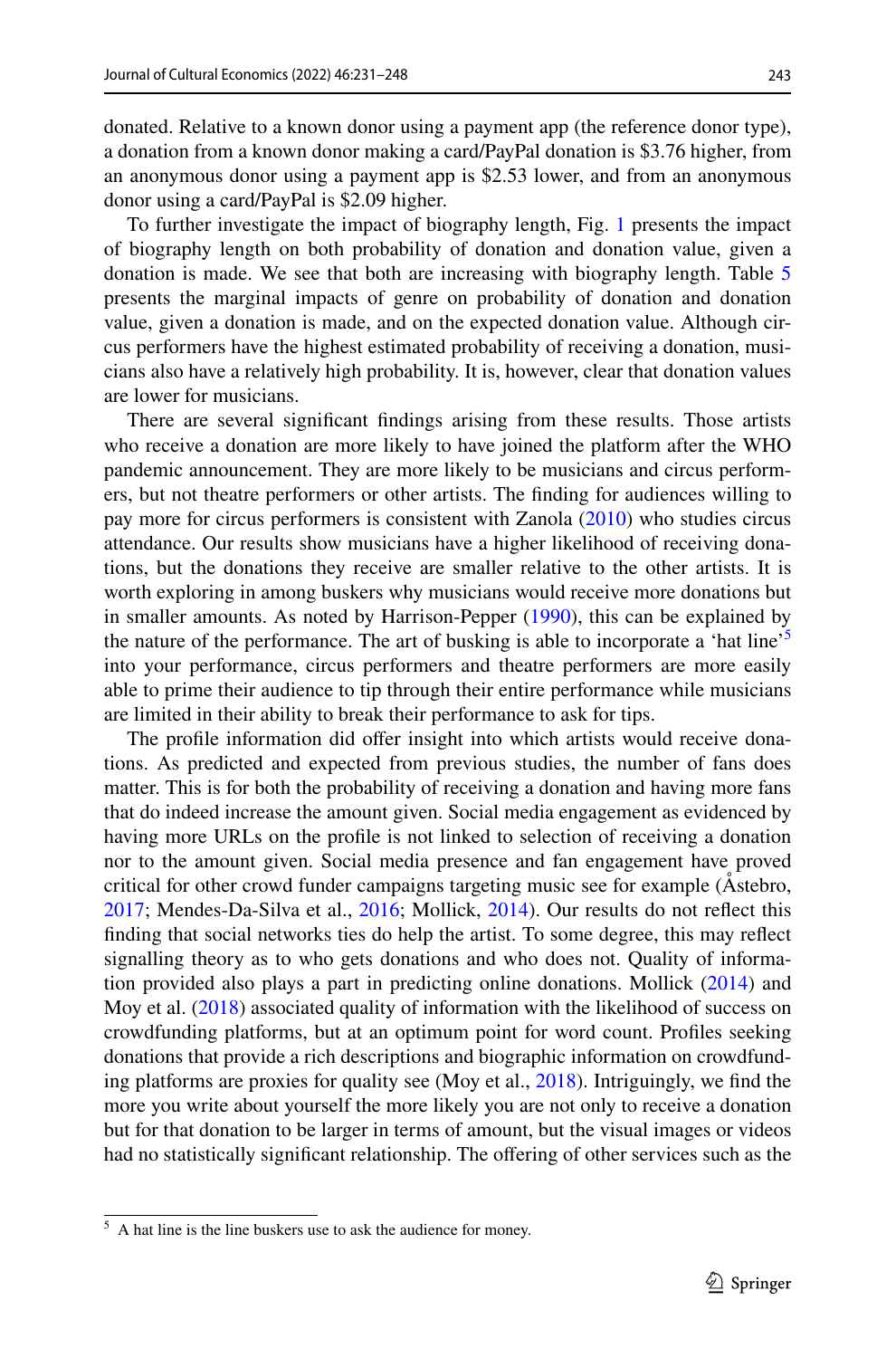number of gigs the artist was requested for and the number of albums did predict the probability of donations.

The method of payment combined with the option to leave an email for further engagement with the artists provides an interesting insight into the fans desire to be part of an artist's community. We see this evidenced by the diference in amounts given by donors who leave an email give higher amounts, if donors use a credit card as opposed to newer forms of payments such as Android pay, and Apple pay. Building a fan base means connecting with the donors beyond the point of exchange. Our fndings did not support Morris ([2013\)](#page-16-11) and Meiseberg [\(2014](#page-16-15)), the number of social media platforms was not associated with donations, and however, the number of fans did increase the likelihood of receiving a donation and higher dollar amounts. Meiseberg [\(2014](#page-16-15)) results did show social media engagement results important for the established artists rather than the emerging or independent artists; it could be that street performers would be considered in the category of emerging and independent artists. As stated by Kelly [\(2008](#page-16-21)), the key to a sustainable career is the artists relationship to the fans.

Whatever your interests as a creator are, your 1000 true fans are one click from you. As far as I can tell, there is nothing—no product, no idea, no desire without a fan base on the internet. Everything made or thought of can interest at least one person in a million. The trick is to practically fnd those fans, or, more accurately, to have them fnd you.

Geography and proximity were infuential in the successes of crowdfunding platforms which supports the previous fndings see (Åstebro, [2017](#page-15-1); Chan, et al [2018;](#page-15-2) Mendes-Da-Silva et al., [2016;](#page-16-1) Mollick, [2014\)](#page-16-2). It should be noted that we only observe where the street performer initially registered on the platform, not where the donations are received. The pitch where the busker performs can be anywhere in the world (Ho  $\&$  Au, [2018](#page-15-0)). We do find that artists who registered in UK or USA have signifcantly higher probabilities of receiving a donation, compared to Europe and other parts of the world. But the locations have no infuence over the amount of donations a performer receives.

# **8 Conclusion**

The platform [\(https://busk.co](https://busk.co)) provides a rich networking source for buskers with the opportunity for performers to engage with fans, message fans, sell albums, and set up networks with other buskers around the world. Interestingly, we fnd that donors who ofer an email on their donation are more likely to give more; this speaks to the fans desire to connect not just to the artists performance but to join the community wanting to build a relationship with the artist. The data predict musicians are more likely to receive a donation than other artist, but the amount they receive is lower than circus performers. Zanola [\(2010\)](#page-17-5) also fnds similar relationships with ticketed circus performances, whereby audiences reveal a positive price elasticity. Location sites matters for the probability of receiving a donation by not for the amount received. The most revealing fnding is that the number of fans an artist has matters for both receiving a donation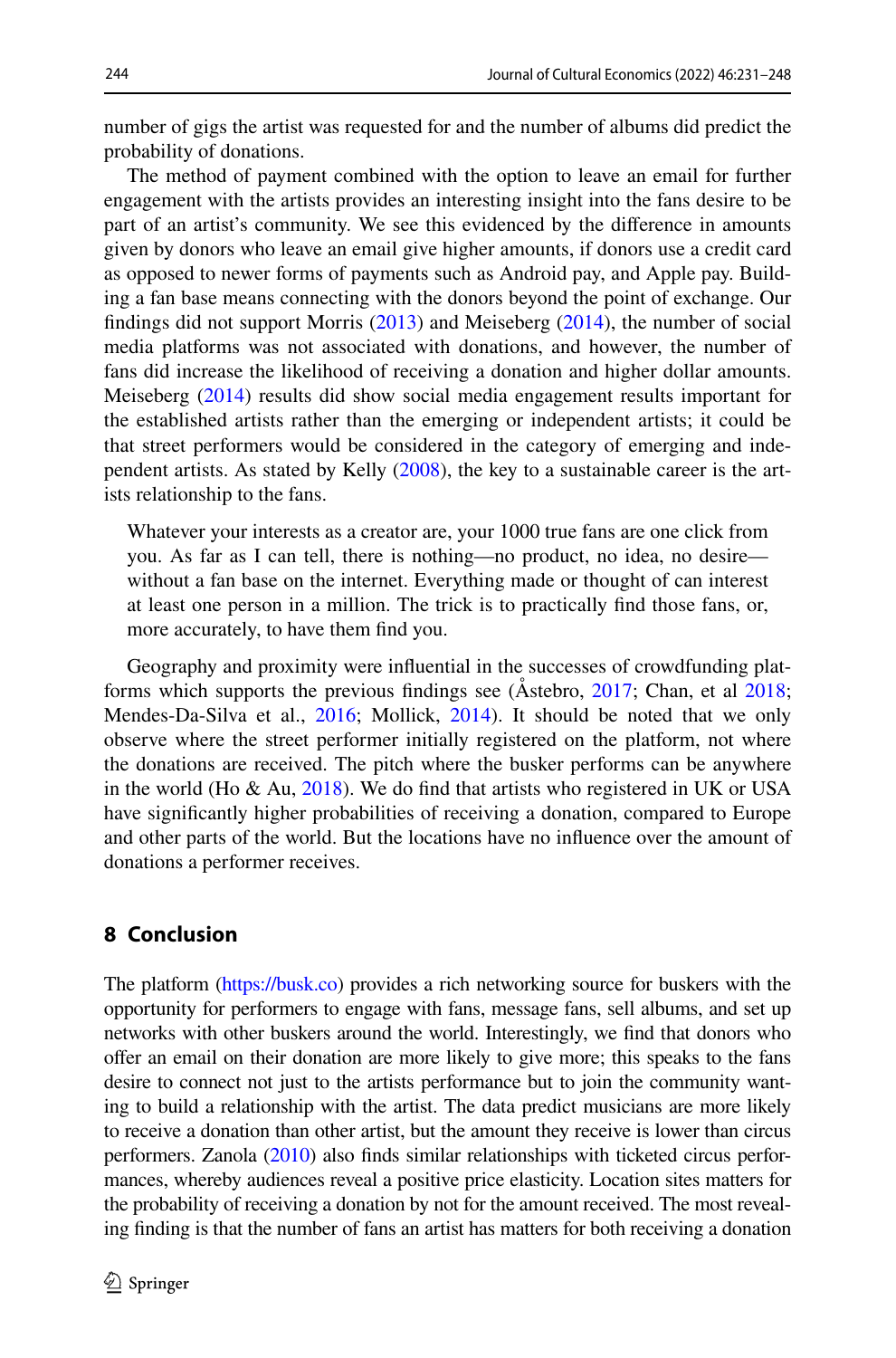and the amount the artists they receive. Possibly indicating a bandwagon efect with fan 'likes' serves as a proxy for artist quality to other potential donors.

The exchange for money between a street performer and an audience is a changing landscape. As less cash is carried on people's person and audiences want to participate in exchange, the industry is ripe for disruption. Our results refect the fndings of and Moy et al. [\(2018\)](#page-16-19) with a nonlinear relationship between word count and donations. Not only did the amount a performer wrote on the platform infuence the likelihood of donation, but it also increased the amount the performer received. Like Meiseberg's [\(2014\)](#page-16-15) fnding on social media engagement emerging and independent folk singers, street performers in our study did not fnd more URLs on their page associated with higher levels of income. The new means of digital access available to the artist (Morris, [2013](#page-16-11); Peukert, [2019\)](#page-16-4) could potentially allow street performers to generate more generous donations online beyond cash tips.

These fndings are important as creative and cultural industries move towards more entrepreneurship for artists to survive; street performers are often neglected from funding models but are a vital part of the creative ecosystem as a means of market testing and creation. The platform model is a direct means for fans and artists to interact and build that all important fan base but community of like-minded people appreciating the artist which ultimately can help to sustain an artist's career. The dying nature of cash transactions has implications beyond just the busking community. Cash has dominated the exchanges between artists and fans for centuries, but the rise of digital exchange wider implications this is to some extent the last bastion of the cash domain.

Finally, we note a limitation of our study and a suggestion for future research. While we can comment on online profles in this study, there are no socio-demographic variables available for the artists such as age, gender, and education which would provide richer information on the characteristics of the artist beyond their online presence. Our results have shown that performers who joined the platform after the WHO announcement of COVID-19 as a pandemic have a higher probability of receiving a donation. In future work, it would be of interest to investigate whether activity on the platform has changed as a result of COVID-19.

**Acknowledgements** We would like to thank The Busking Project [\(https://busk.co\)](https://busk.co) and Nick Broad for supplying the data used in this paper and note that responsibility for the information and views set out in the paper lies entirely with the authors.

**Funding** This study was not funded.

#### **Declarations**

**Confict of interest** The authors declare that they have no confict of interest.

### **References**

<span id="page-14-0"></span>Agrawal, A., Catalini, C., & Goldfarb, A. (2015). Crowdfunding: Geography, Social Networks, and the Timing of Investment Decisions: Crowdfunding. *Journal of Economics & Management Strategy*, *24*(2), 253–274. [https://doi.org/10.1111/jems.12093.](https://doi.org/10.1111/jems.12093)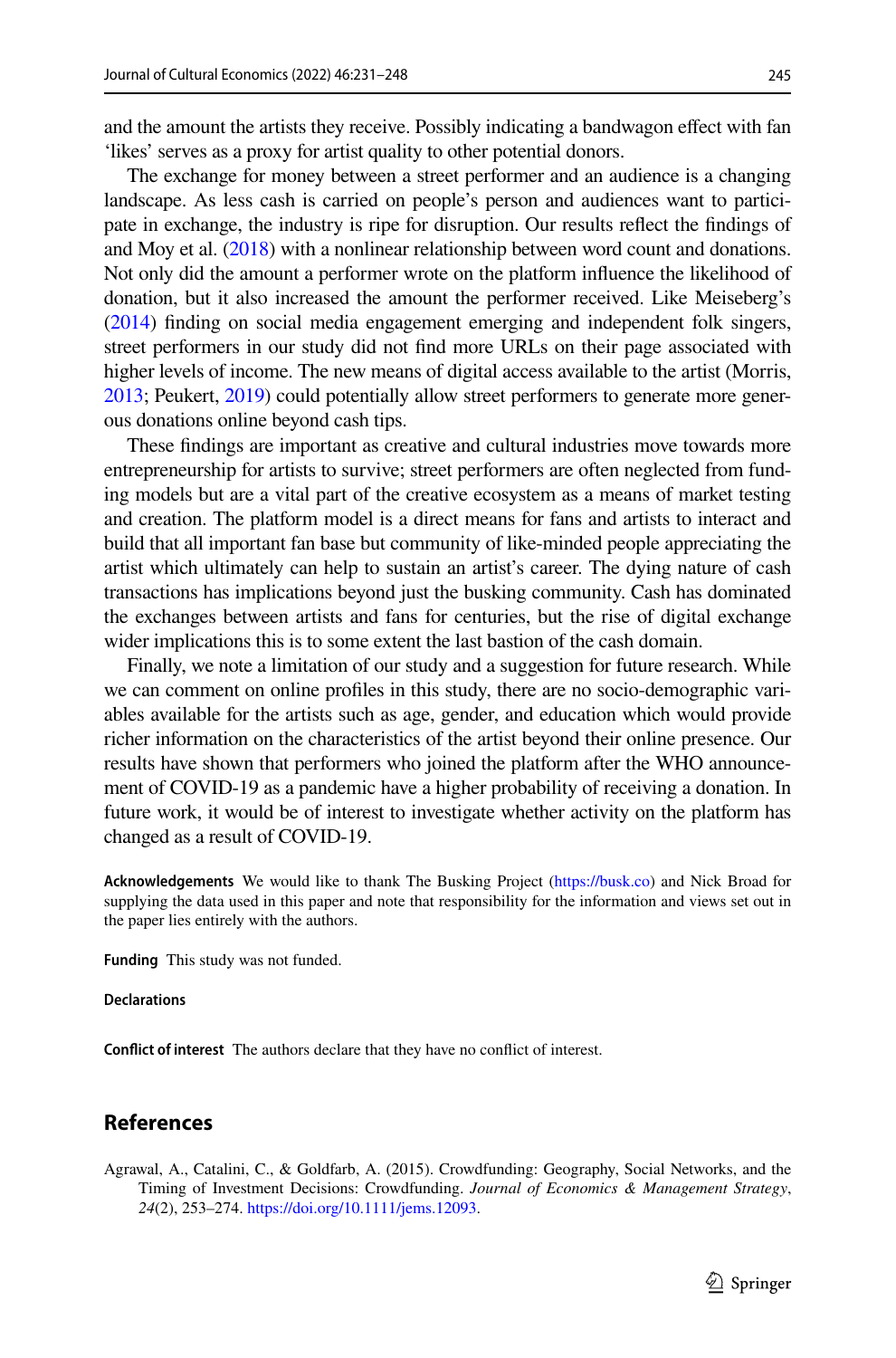- <span id="page-15-1"></span>Åstebro, T. (2017). The private fnancial gains to entrepreneurship: Is it a good use of public money to encourage individuals to become entrepreneurs? *Small Business Economics, 48*(2), 323–329. <https://doi.org/10.1007/s11187-016-9777-y>.
- <span id="page-15-5"></span>Auer, R., Cornelli, G., & Frost, J. (2020). "COVID-19, cash, and the future of payments", BIS Bulletin, Vol. 3.
- <span id="page-15-12"></span>Baumol, W., & Throsby, D. (2012). Psychic Payofs, Overpriced Assets, and Underpaid Superstars. *Kyklos (Basel)*, *65*(3), 313–326. <https://doi.org/10.1111/j.1467-6435.2012.00540.x>.
- <span id="page-15-3"></span>Bennett, A., & Rogers, I. (2014). Street music, technology and the urban soundscape. *Continuum, 28*(4), 454–464.<https://doi.org/10.1080/10304312.2014.893991>
- <span id="page-15-15"></span>Billie, T., Fjaellegaard, C., Frey, B., & Steiner, L. (2013). Happiness in the arts—International evidence on artists' job satisfaction. *Economics Letters*, *15*.
- <span id="page-15-6"></span>Bridgstock, R. (2005). Australian Artists, starving and well-nourished: What can we learn from the prototypical protean career? *Australian Journal of Career Development, 14*(3), 40–47. [https://](https://doi.org/10.1177/103841620501400307) [doi.org/10.1177/103841620501400307](https://doi.org/10.1177/103841620501400307)
- <span id="page-15-21"></span>Burbidge, J. B., Magee, L., & Robb, A. L. (1988). Alternative transformations to handle extreme values of the dependent variable. *Journal of the American Statistical Association, 83*(401), 123– 127. <https://doi.org/10.1080/01621459.1988.10478575>
- <span id="page-15-16"></span>Chan, C., & Parhankangas, A. (2017). Crowdfunding Innovative Ideas: How Incremental and Radical Innovativeness Infuence Funding Outcomes. *Entrepreneurship Theory and Practice*, *41*(2), 237– 263. [https://doi.org/10.1111/etap.12268.](https://doi.org/10.1111/etap.12268)
- <span id="page-15-2"></span>Chan, C. R., Park, H. D., Patel, P., & Gomulya, D. (2018). Reward-based crowdfunding success: Decomposition of the project, product category, entrepreneur, and location efects. *Venture Capital, 20*(3), 285–307.
- <span id="page-15-17"></span>Crosetto, P., & Regner, T. (2018). It's never too late: Funding dynamics and self pledges in rewardbased crowdfunding. *Research Policy, 47*(8), 1463–1477. [https://doi.org/10.1016/j.respol.2018.](https://doi.org/10.1016/j.respol.2018.04.020) [04.020](https://doi.org/10.1016/j.respol.2018.04.020)
- <span id="page-15-13"></span>Csikszentmihalyi, M. (1975). Play and intrinsic rewards. *The Journal of Humanistic Psychology, 15*(3), 41. <https://doi.org/10.1177/002216787501500306>
- <span id="page-15-4"></span>Doughty, K., & Lagerqvist, M. (2016). The ethical potential of sound in public space: Migrant pan fute music and its potential to create moments of conviviality in a 'failed' public square. *Emotion, Space and Society, 20*, 58–67. <https://doi.org/10.1016/j.emospa.2016.06.002>
- <span id="page-15-9"></span>Eikhof, D. R., & Haunschild, A. (2006). Lifestyle Meets market: Bohemian entrepreneurs in creative industries. *Creativity and Innovation Management, 15*(3), 234–241. [https://doi.org/10.1111/j.](https://doi.org/10.1111/j.1467-8691.2006.00392.x) [1467-8691.2006.00392.x](https://doi.org/10.1111/j.1467-8691.2006.00392.x)
- <span id="page-15-10"></span>Ellmeier, A. (2003). Cultural entrepreneurialism: On the changing relationship between the arts, culture and employment. *International Journal of Cultural Policy, 9*(1), 3–16. [https://doi.org/10.](https://doi.org/10.1080/1028663032000069158a) [1080/1028663032000069158a](https://doi.org/10.1080/1028663032000069158a)
- <span id="page-15-20"></span>Farrell, L., Fry, J. M., & Fry, T. R. L. (2021). Gender diferences in hammer prices for Australian indigenous art. *Journal of Cultural Economics, 45*, 1–12.
- <span id="page-15-14"></span>Frey, B. S. (1994). How intrinsic motivation is crowded out and in. *Rationality and Society, 6*(3), 334–352. <https://doi.org/10.1177/1043463194006003004>
- <span id="page-15-11"></span>Galuszka, P., & Brzozowska, B. (2016). Crowdfunding: Towards a redefnition of the artist's role— The case of MegaTotal. *International Journal of Cultural Studies, 20*(1), 83–99. [https://doi.org/](https://doi.org/10.1177/1367877915586304) [10.1177/1367877915586304](https://doi.org/10.1177/1367877915586304)
- <span id="page-15-7"></span>Harrison-Pepper, S. (1990). *Drawing a circle in the square: Street performing in New York's Washington Square Park. Jackson*. University Press of Mississippi.
- <span id="page-15-18"></span>Heckman, J. J. (1976). The common structure of statistical models of truncation, sample selection and limited dependent variables and a simple estimator for such models. *Annals of Economic and Social Measurement, 5*, 475–492.
- <span id="page-15-19"></span>Heckman, J. J. (1979). Sample selection bias as a specifcation error. *Econometrica, 47*(1), 153–161. <https://doi.org/10.2307/1912352>
- <span id="page-15-0"></span>Ho, R., & Au, W. T. (2018). Development of street audience experience (SAE) scale. *Psychology of Aesthetics, Creativity, and the Arts, 12*(4), 453–470.<https://doi.org/10.1037/aca0000161>
- <span id="page-15-8"></span>Ho, R., Au-Young, W. T., & Au, W. T. (2020). Efects of environmental experience on audience experience of street performance (busking). *Psychology of Aesthetics, Creativity, and the Arts.* <https://doi.org/10.1037/aca0000301>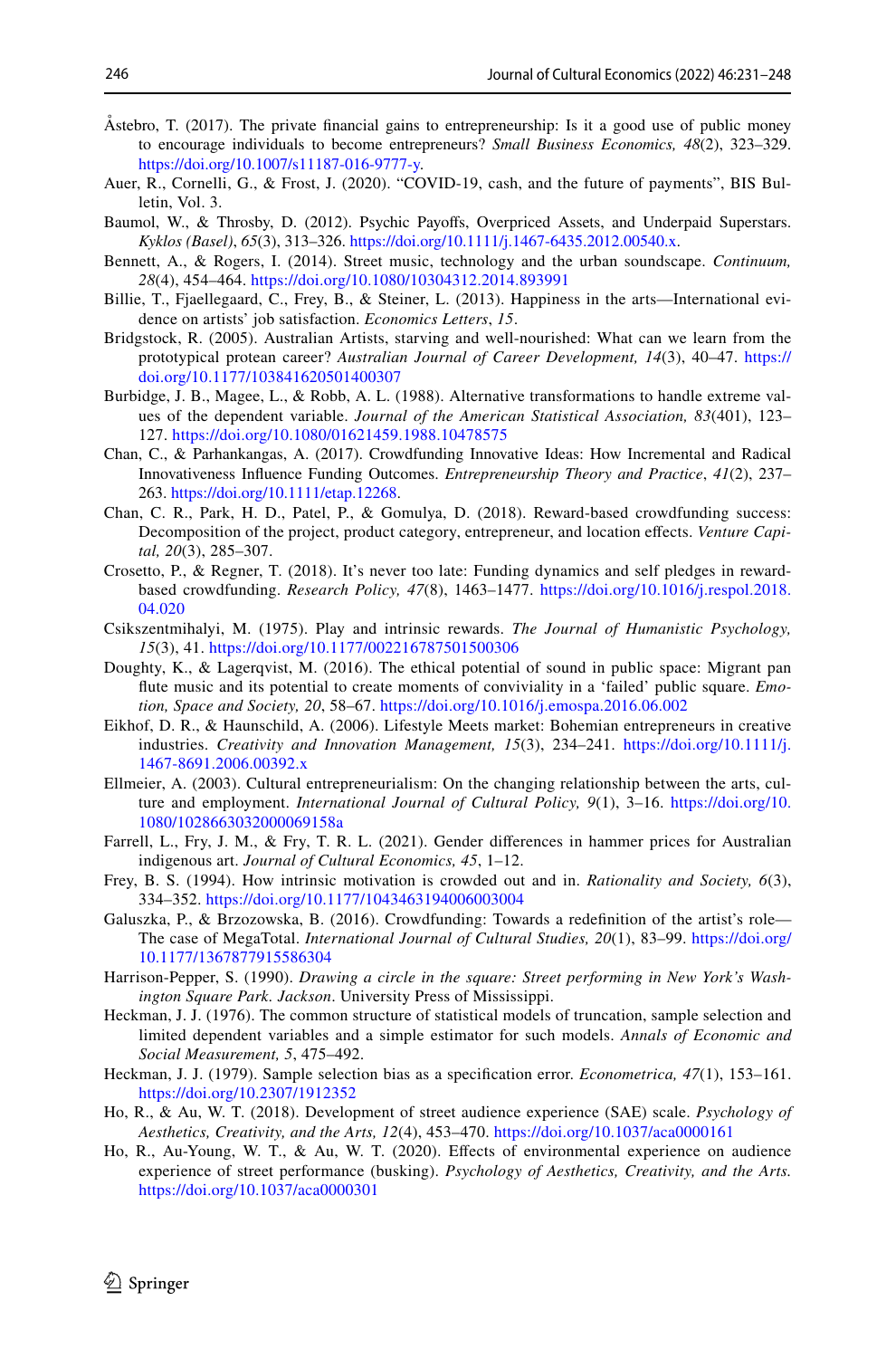- <span id="page-16-20"></span>Josefy, M., Dean, T., Albert, L., & Fitza, M. (2017). The Role of community in crowdfunding success: evidence on cultural attributes in funding campaigns to "save the local theater." *Entrepreneurship Theory and Practice, 41*(2), 161–182.<https://doi.org/10.1111/etap.12263>
- <span id="page-16-0"></span>Kaul, A. (2019). Pedestrian performances: Busking, cosmopolitanism, and Ireland. *Éire-Ireland, 54*, 251–274.
- <span id="page-16-21"></span>Kelly, K. (2008). 1,000 True Fans. *The Technium*.
- <span id="page-16-13"></span>Kushner, R., & Brooks, A. (2000). The one-man band by the quick lunch stand: Modeling audience response to street performance. *Published in Cooperation with the Association for Cultural Economics International, 24*(1), 65–77.<https://doi.org/10.1023/A:1007585518269>
- <span id="page-16-9"></span>Leadbeater, C., & Oakley, K. (1999). *The New Independents—Britain's New Cultural Entrepreneurs*. London: Demos
- <span id="page-16-14"></span>Lemay, J. O., & Bates, L. W. (2013). Exploration of charity toward busking (street performance) as a function of religion. *Psychological Reports, 112*(2), 578–592. [https://doi.org/10.2466/21.PR0.](https://doi.org/10.2466/21.PR0.112.2.578-592) [112.2.578-592](https://doi.org/10.2466/21.PR0.112.2.578-592)
- <span id="page-16-5"></span>Leslie, D., & Rantisi, N. M. (2011). Creativity and place in the evolution of a cultural industry: the case of Cirque du Soleil. *Urban Studies (edinburgh, Scotland), 48*(9), 1771–1787. [https://doi.](https://doi.org/10.1177/0042098010377475) [org/10.1177/0042098010377475](https://doi.org/10.1177/0042098010377475)
- <span id="page-16-17"></span>Liebowitz, S. J. (2016). How much of the decline in sound recording sales is due to fle-sharing? *Journal of Cultural Economics, 40*(1), 13–28. <https://doi.org/10.1007/s10824-014-9233-2>
- <span id="page-16-7"></span>Lin, W., & Phillips, R. (2017). Success factors and barriers for crowdfunding campaigns for artsbased projects in the UK. *IUP Journal of Entrepreneurship Development, 14*(3), 45–65.
- <span id="page-16-24"></span>MacKinnon, J. G., & Magee, L. (1990). Transforming the dependent variable in regression models. *International Economic Review (philadelphia), 31*(2), 315–339.<https://doi.org/10.2307/2526842>
- <span id="page-16-22"></span>Madden, D. (2008). Sample selection versus two-part models revisited: The case of female smoking and drinking. *Journal of Health Economics, 27*, 300–307.
- <span id="page-16-8"></span>Matthews, J., & Rouzé, V. (2019). Participatory cultural platforms and labour. In V. Rouzé (Ed.), *Cultural crowdfunding: platform capitalism, labour and globalization* (pp. 59–78). London: University of Westminster Press.
- <span id="page-16-15"></span>Meiseberg, B. (2014). Trust the artist versus trust the tale: performance implications of talent and self-marketing in folk music. *Journal of Cultural Economics, 38*(1), 9–42. [https://doi.org/10.](https://doi.org/10.1007/s10824-012-9196-0) [1007/s10824-012-9196-0](https://doi.org/10.1007/s10824-012-9196-0)
- <span id="page-16-1"></span>Mendes-Da-Silva, W., Rossoni, L., Conte, B. S., Gattaz, C. C., & Francisco, E. R. (2016). The impacts of fundraising periods and geographic distance on fnancing music production via crowdfunding in Brazil. *Journal of Cultural Economics, 40*(1), 75–99. [https://doi.org/10.1007/](https://doi.org/10.1007/s10824-015-9248-3) [s10824-015-9248-3](https://doi.org/10.1007/s10824-015-9248-3)
- <span id="page-16-10"></span>Menger, P.-M. (1999). Artistic labor markets and careers. *Annual Review of Sociology*, 541–574.
- <span id="page-16-2"></span>Mollick, E. (2014). The dynamics of crowdfunding: An exploratory study. *Journal of Business Venturing, 29*(1), 1–16.<https://doi.org/10.1016/j.jbusvent.2013.06.005>
- <span id="page-16-11"></span>Morris, J. W. (2013). Artists as entrepreneurs, fans as workers. *Popular Music and Society, 37*(3), 273–290. <https://doi.org/10.1080/03007766.2013.778534>.
- <span id="page-16-19"></span>Moy, N., Chan, H. F., & Torgler, B. (2018). How much is too much? The effects of information quantity on crowdfunding performance. *PLoS ONE, 13*(3), e0192012.
- <span id="page-16-4"></span>Peukert, C. (2019). The next wave of digital technological change and the cultural industries. *Journal of Cultural Economics, 43*(2), 189–210. <https://doi.org/10.1007/s10824-018-9336-2>.
- <span id="page-16-23"></span>Puhani, P. A. (2000). The Heckman correction for sample selection and its critique. *Journal of Economic Surveys, 14*, 53–68.
- <span id="page-16-3"></span>Regner, T. (2021). Crowdfunding a monthly income: an analysis of the membership platform Patreon. *Journal of Cultural Economics., 45*, 133–142.
- <span id="page-16-18"></span>Remneland Wikhamn, B., & Knights, D. (2016). Associations for disruptiveness: The pirate bay vs. spotify. *Journal of Technology Management & Innovation, 11*(3), 40–49. [https://doi.org/10.4067/](https://doi.org/10.4067/S0718-27242016000300005) [S0718-27242016000300005](https://doi.org/10.4067/S0718-27242016000300005)
- <span id="page-16-16"></span>Rouzé, V. (2019). *Cultural crowdfunding: Platform capitalism, labour and globalization*. University of Westminster Press.
- <span id="page-16-12"></span>Scott, S. (2015). The moral economy of crowdfunding and the transformative capacity of fan-ancing. *New Media & Society, 17*(2), 167–182.<https://doi.org/10.1177/1461444814558908>
- <span id="page-16-6"></span>Sheluchin, A. (2020). Cash and the coronavirus: COVID-19 is changing our relationship with money. The Conversation. July 7, 2020. [https://theconversation.com/cash-and-the-coronavirus-covid-19](https://theconversation.com/cash-and-the-coronavirus-covid-19-is-changing-our-relationship-with-money-138774) [is-changing-our-relationship-with-money-138774.](https://theconversation.com/cash-and-the-coronavirus-covid-19-is-changing-our-relationship-with-money-138774) Accessed 15 March 2021.